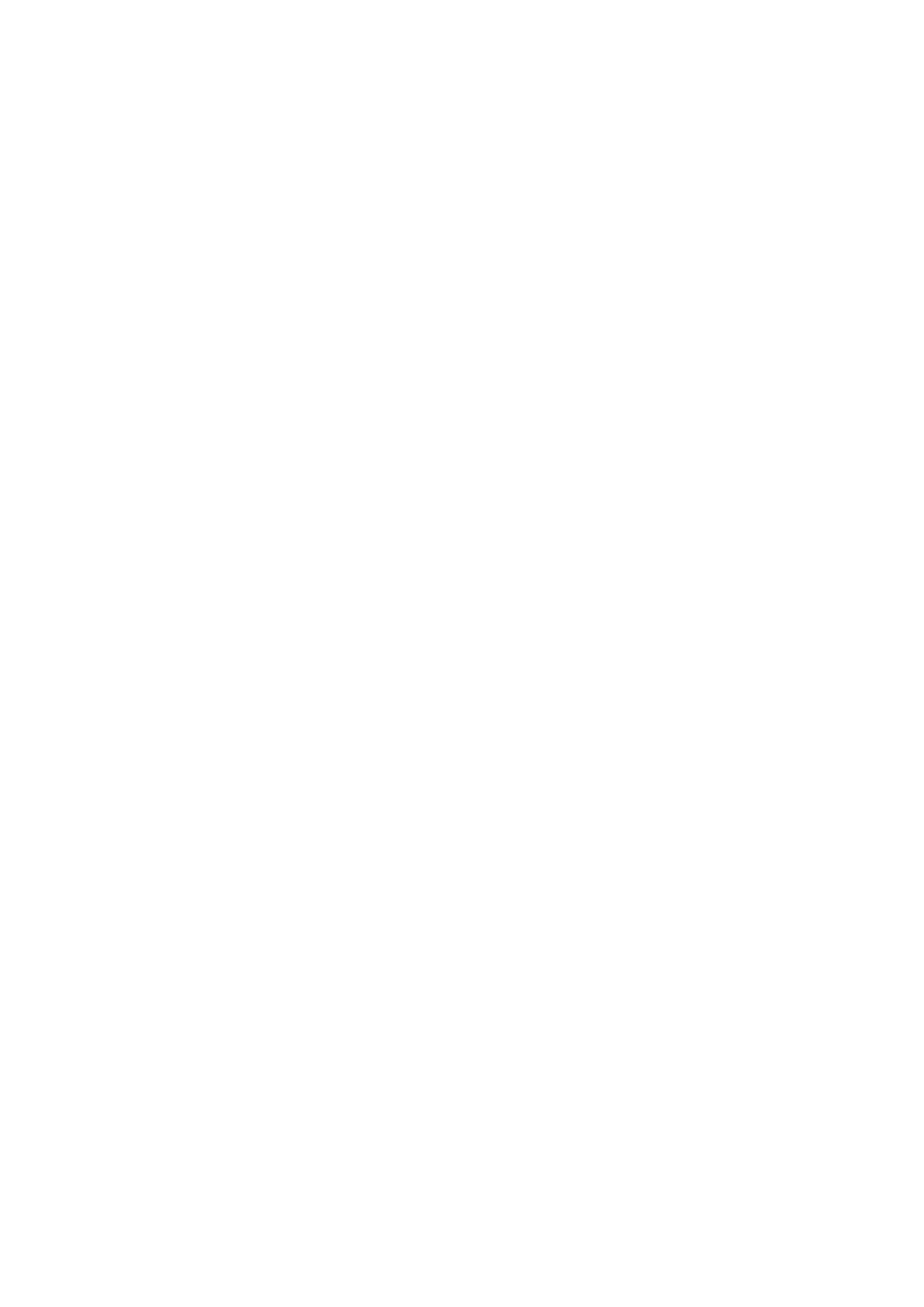### Western Australia

# **Pawnbrokers and Second-hand Dealers Regulations 1996**

## **Contents**

# **Part 1 — Preliminary**

| 1.  | Citation                                                | 1 |
|-----|---------------------------------------------------------|---|
| 2.  | Commencement                                            | 1 |
| 3.  | Terms used                                              | 1 |
|     | <b>Part 2 — Prescribed matters for</b>                  |   |
|     | which Act or certain provisions                         |   |
|     | of Act do not apply                                     |   |
| 4.  | Provisions prescribed for financial bodies              |   |
|     | (Act s. 4(3))                                           | 3 |
| 5.  | Goods not to be treated as second-hand goods            |   |
|     | prescribed (Act s. 3(1) second-hand goods)              | 3 |
| 6.  | Act s. $38(a)$ does not apply to sales to minors        |   |
|     | (Act s. 4(3))                                           | 5 |
| 7.  | Act s. 39 does not apply in some cases (Act s. $4(3)$ ) | 5 |
| 8.  | Amount prescribed (Act s. 59(2)(b))                     | 6 |
| 9.  | Act s. 61 does not apply to certain goods               |   |
|     | (Acts. 4(3))                                            | 6 |
|     | Part 3 – Matters prescribed for                         |   |
|     | licence applications                                    |   |
|     |                                                         |   |
| 10. | Other means of proving applicant's identity             |   |
|     | prescribed (Act s. $14(a)(iv)$ )                        | 7 |
| 11. | Other evidence to accompany applications                |   |
|     | prescribed (Act s. $14(f)$ )                            | 7 |
|     |                                                         |   |

As at 01 Jul 2021 Version 05-l0-00 page i Published on www.legislation.wa.gov.au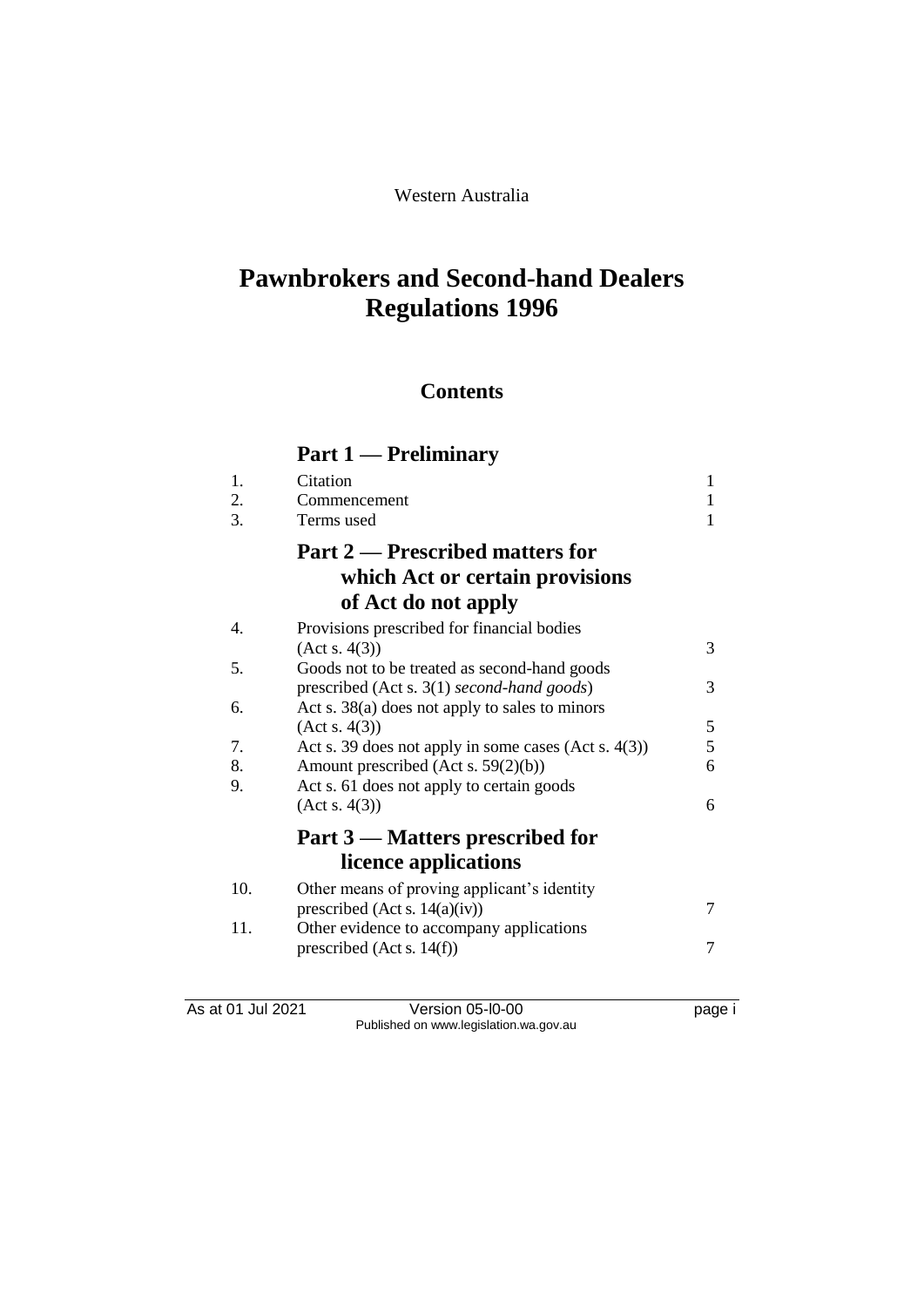#### **Contents**

| 12.  | Evidence to accompany renewal applications<br>prescribed (Act s. 16) | 8  |
|------|----------------------------------------------------------------------|----|
|      | Part 4 — Matters prescribed for                                      |    |
|      | verification of identity, records                                    |    |
|      | and provision of information                                         |    |
| 13.  | Means of verifying person's identity prescribed                      |    |
|      | (Act s. 39(b))                                                       | 10 |
| 13A. | Transaction cards, form and issue of                                 | 13 |
| 14.  | Manner of keeping records prescribed (Act s. 45)                     | 14 |
| 15.  | Information prescribed (Act s. 79)                                   | 14 |
|      | Part $6$ – Fees                                                      |    |
| 28.  | Fees prescribed for applications for licences                        |    |
|      | (Act s. 13(b))                                                       | 17 |
| 29.  | Fees prescribed for applications for renewal of                      |    |
|      | licences (Act s. $15(1)(b)$ )                                        | 20 |
| 30.  | Refund of fees, when payable                                         | 23 |
| 31.  | Fee prescribed for inspecting register (Act s. 28(2))                | 23 |
|      | Part 7 – Prescribed offences and                                     |    |
|      | modified penalties                                                   |    |
| 32.  | Offences and modified penalties prescribed                           |    |
|      | (Acts. 90)                                                           | 24 |
|      | <b>Part 8 — Transitional provisions</b>                              |    |
| 33.  | Transitional provisions relating to Pawnbrokers                      |    |
|      | and Second-hand Dealers Amendment                                    |    |
|      | Regulations 2020                                                     | 26 |
|      | <b>Notes</b>                                                         |    |
|      | Compilation table                                                    | 28 |
|      | Other notes                                                          | 31 |
|      |                                                                      |    |
|      | <b>Defined terms</b>                                                 |    |

page ii Version 05-l0-00 As at 01 Jul 2021 Published on www.legislation.wa.gov.au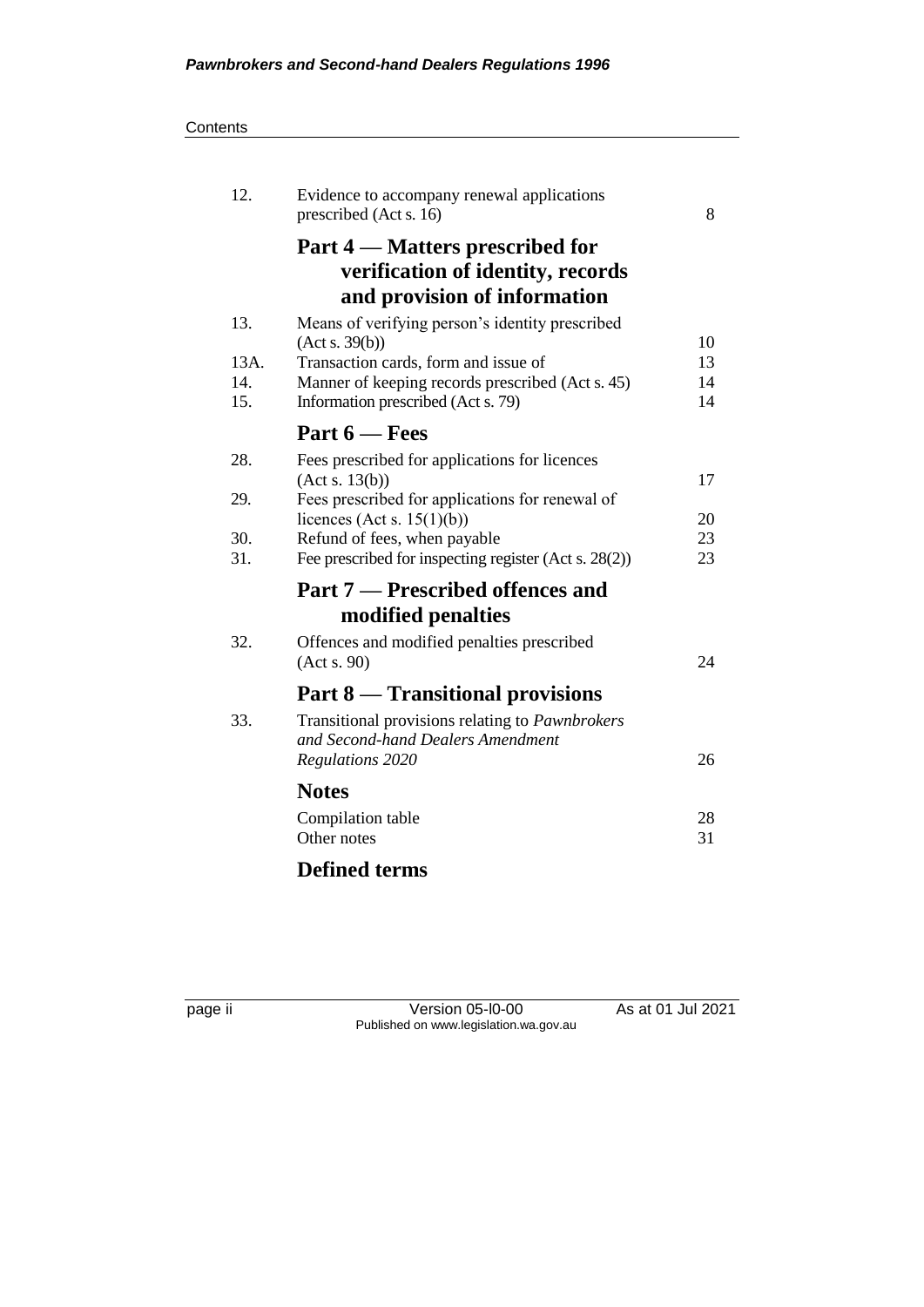Pawnbrokers and Second-hand Dealers Act 1994

# **Pawnbrokers and Second-hand Dealers Regulations 1996**

## **Part 1 — Preliminary**

### **1. Citation**

These regulations may be cited as the *Pawnbrokers and Second-hand Dealers Regulations 1996*.

### **2. Commencement**

These regulations come into operation on 1 April 1996.

### **3. Terms used**

In these regulations —

*financial body* means a body that is —

- (a) an authorised deposit-taking institution as defined in the *Banking Act 1959* (Commonwealth) section 5(1); or
- (aa) a bank constituted by a law of a State, a Territory or the Commonwealth; or
- (b) a registrable corporation within the meaning of the *Financial Sector (Collection of Data) Act 2001* (Commonwealth) section 7;

*public utility* means a body the primary purpose of which is to provide electricity, water, sewerage or gas to the public in any State or Territory;

*section* means section of the Act;

*State agency* has the meaning given in the *Procurement Act 2020* section 5(1);

As at 01 Jul 2021 **Version 05-l0-00 page 1** Published on www.legislation.wa.gov.au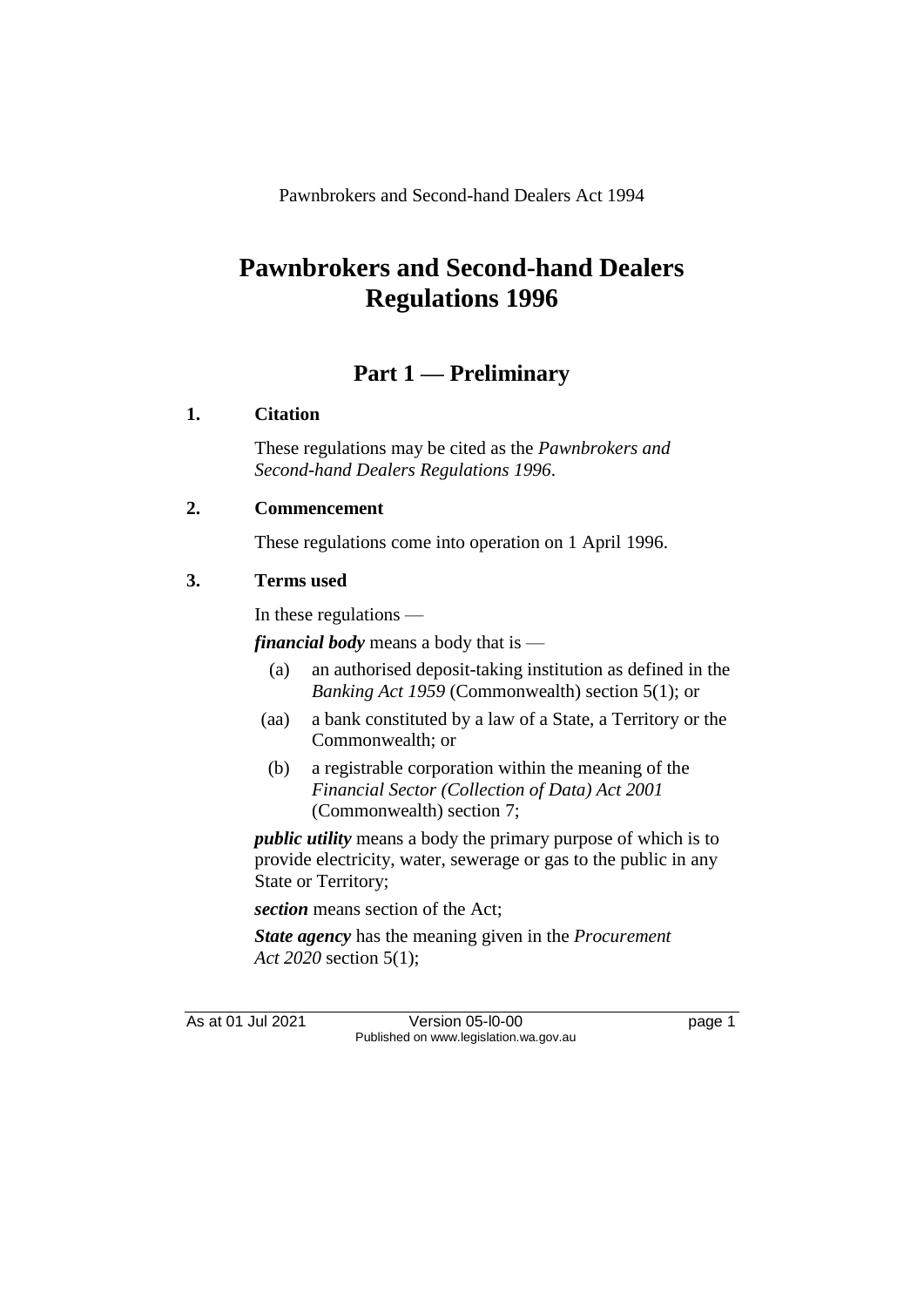*telephone utility* means a body that has as its primary purpose the provision of telephone services to the public in any State or Territory.

*[Regulation 3 amended: Gazette 28 Jul 2000 p. 4019; 8 Jan 2015 p. 151; SL 2020/147 r. 4; SL 2020/248 r. 6.]*

page 2 Version 05-l0-00 As at 01 Jul 2021 Published on www.legislation.wa.gov.au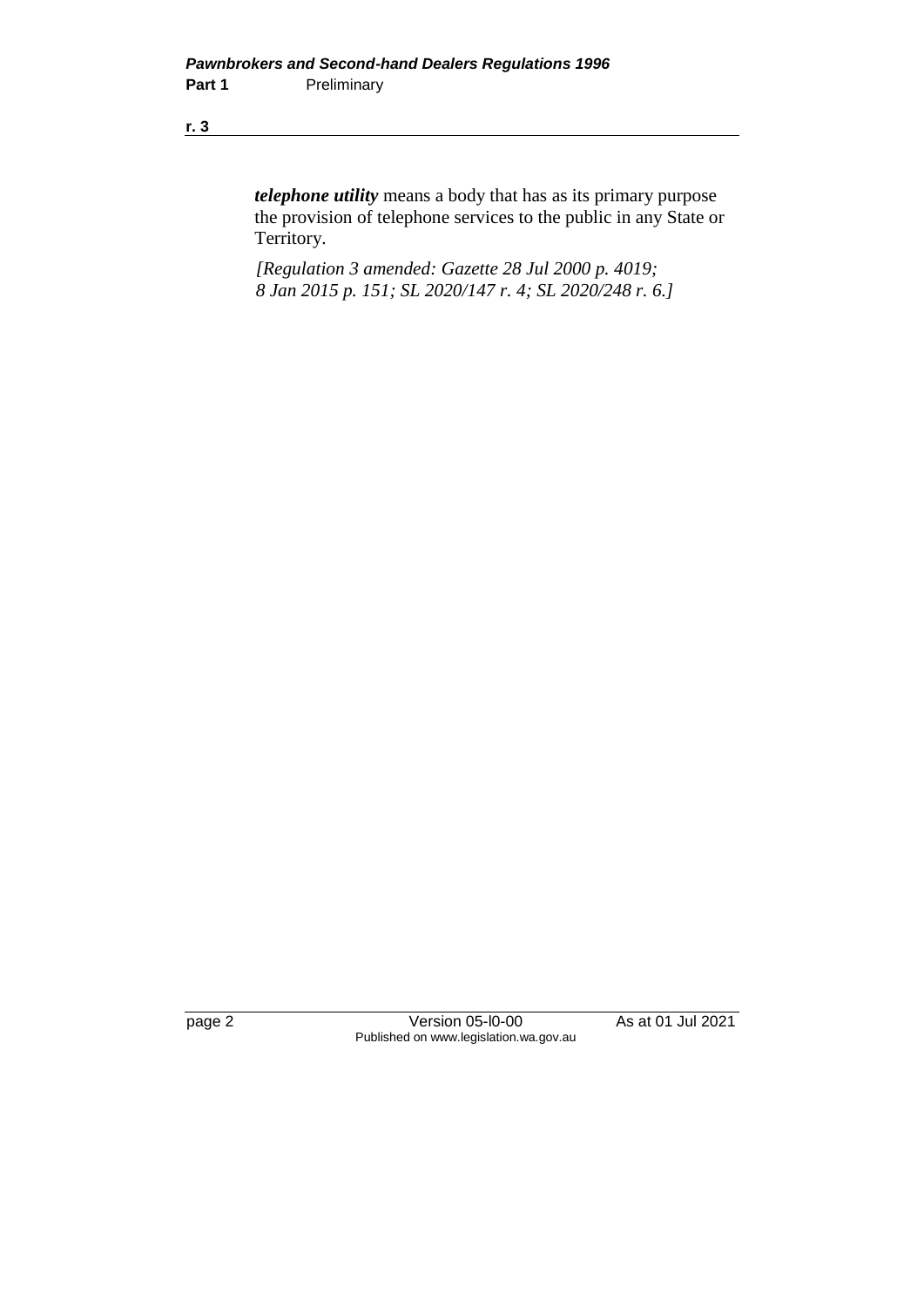# **Part 2 — Prescribed matters for which Act or certain provisions of Act do not apply**

### **4. Provisions prescribed for financial bodies (Act s. 4(3))**

For the purposes of section 4(3), the definition of *pawnbroker* in section 3(1) and sections 3A and 5 do not apply to financial bodies.

*[Regulation 4 amended: Gazette 8 Jan 2015 p. 152.]*

### **5. Goods not to be treated as second-hand goods prescribed (Act s. 3(1)** *second-hand goods***)**

(1) For the purposes of the definition of *second-hand goods* in section 3(1), goods which have been worn or otherwise used and which belong to a class of goods described in the Table to this subregulation, or goods to which subregulation (2) applies, are goods that are not to be treated as second-hand goods for the purposes of the Act.

#### **Table**

#### **Item Goods not to be treated as "second-hand goods"**

- 1. Goods collected under a local government recycling scheme.
- 2. Goods (other than jewellery) purchased for the purpose of manufacturing any other article from the goods.
- 3. Goods collected for a charitable purpose within the meaning of the *Charitable Collections Act 1946* where the collector is a person to whom section  $6(1)(e)$ , (f) or (g) of that Act applies and who is acting in accordance with such licence and authority referred to in that section as applies to that person.
- 4. Books, magazines and periodicals.
- 5. Boats (but not outboard motors or other marine equipment).
- 6. Ferrous and non-ferrous scrap metals (but not gold, silver,
	- copper or copper alloy (including bronze and brass)).
- 7. Clothing, including footwear.
- 8. Furniture, including lamps and light fittings (but not electrical or electronic appliances or moveable heaters).
- 9. Household soft furnishings, including rugs, curtains and manchester.

As at 01 Jul 2021 **Version 05-l0-00 page 3** Published on www.legislation.wa.gov.au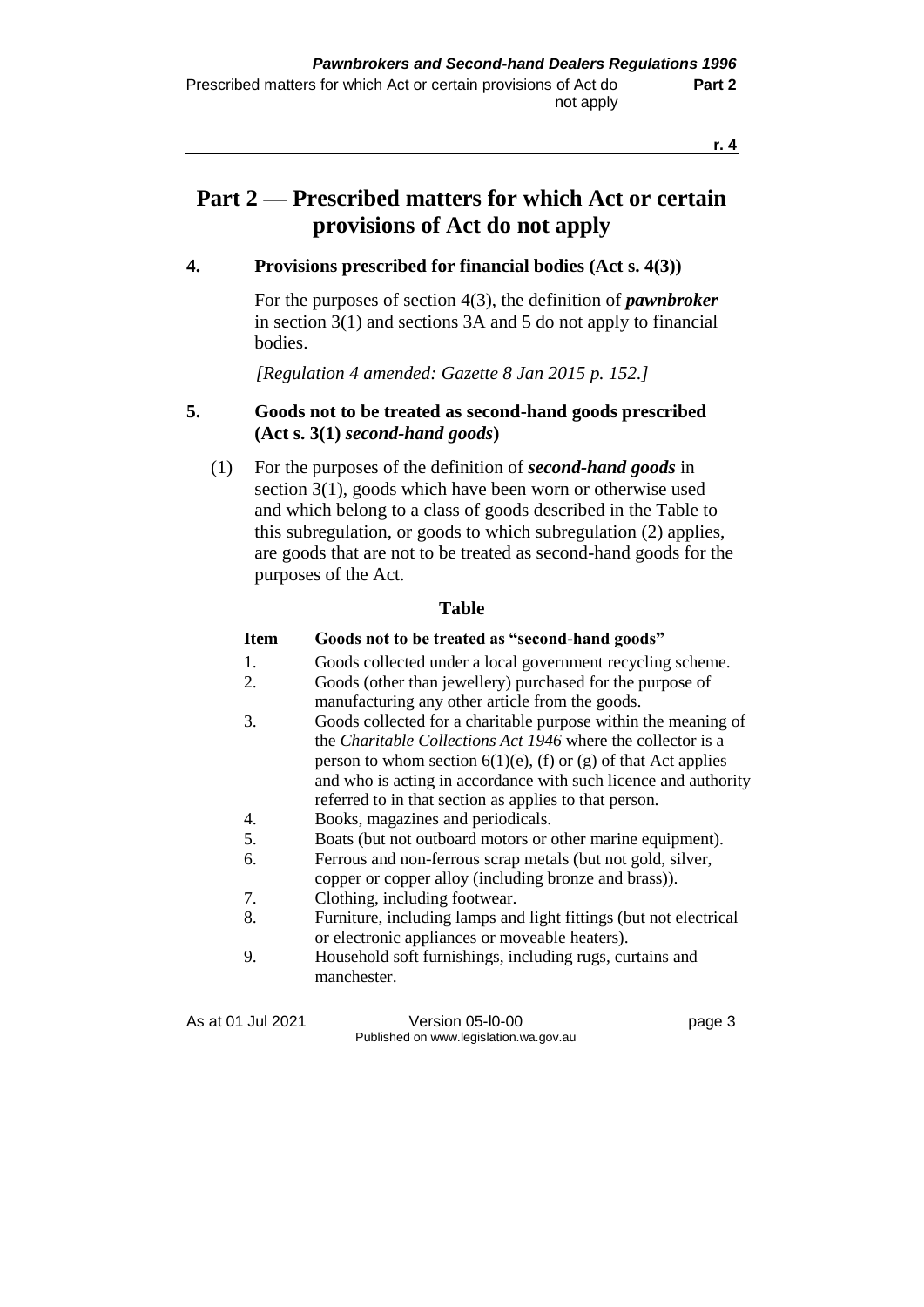| <b>Item</b> | Goods not to be treated as "second-hand goods"                                                                                                                                                                                                                                                                                                    |
|-------------|---------------------------------------------------------------------------------------------------------------------------------------------------------------------------------------------------------------------------------------------------------------------------------------------------------------------------------------------------|
| 10.         | Household decorative goods, including statues, figurines,<br>paintings, prints and drawings.                                                                                                                                                                                                                                                      |
| 11.         | Kitchenware, including pots, pans, crockery and cutlery (but                                                                                                                                                                                                                                                                                      |
| 12.         | not electrical or electronic appliances).<br>Motor vehicles, as defined in the Road Traffic (Administration)<br>Act 2008 section 4, and their parts including tyres (but not<br>accessories such as audio equipment, roof racks or lights other<br>than those required under the Road Traffic (Vehicles)<br>Regulations 2014 Part 10 Division 8). |
| 13.         | Mining machinery and parts.                                                                                                                                                                                                                                                                                                                       |
| 14.         | Farming machinery and parts (but not accessories such as audio<br>equipment, electronic monitoring equipment or lights other<br>than those required under the Road Traffic (Vehicles)<br>Regulations 2014 Part 10 Division 8).                                                                                                                    |
| 15.         | Rags.                                                                                                                                                                                                                                                                                                                                             |
| 16.         | Bones.                                                                                                                                                                                                                                                                                                                                            |
| 17.         | Glassware, including bottles.                                                                                                                                                                                                                                                                                                                     |
| 18.         | Cans of any kind.                                                                                                                                                                                                                                                                                                                                 |
| 19.         | Waste plastic materials.                                                                                                                                                                                                                                                                                                                          |
| 20.         | Waste paper materials.                                                                                                                                                                                                                                                                                                                            |
| 21.         | Salvaged building materials including doors, window frames,<br>tiles, bricks and timber.                                                                                                                                                                                                                                                          |
| 22.         | White goods in the nature of large domestic electrical<br>equipment, including refrigerators, freezers, washing machines,<br>clothes driers, ovens and ironing presses (but not portable or<br>camping refrigerators or microwave or microwave/convection<br>ovens).                                                                              |
| 23.         | Collectables such as stamps, coins, trading cards, dolls, toys<br>and military memorabilia (but not jewellery or watches).                                                                                                                                                                                                                        |
| 24.         | Goods purchased for babies, such as baby furniture, toys, prams,<br>strollers and vehicle baby seats and capsules.                                                                                                                                                                                                                                |
| 25.         | Goods that have been the subject of a rental agreement.                                                                                                                                                                                                                                                                                           |
| 26.         | Pianos and pianolas.                                                                                                                                                                                                                                                                                                                              |
| 27.         | Vacuum cleaners.                                                                                                                                                                                                                                                                                                                                  |
|             |                                                                                                                                                                                                                                                                                                                                                   |

28. Wheelchairs and similar goods designed to carry physically disabled persons.

page 4 Version 05-l0-00 As at 01 Jul 2021 Published on www.legislation.wa.gov.au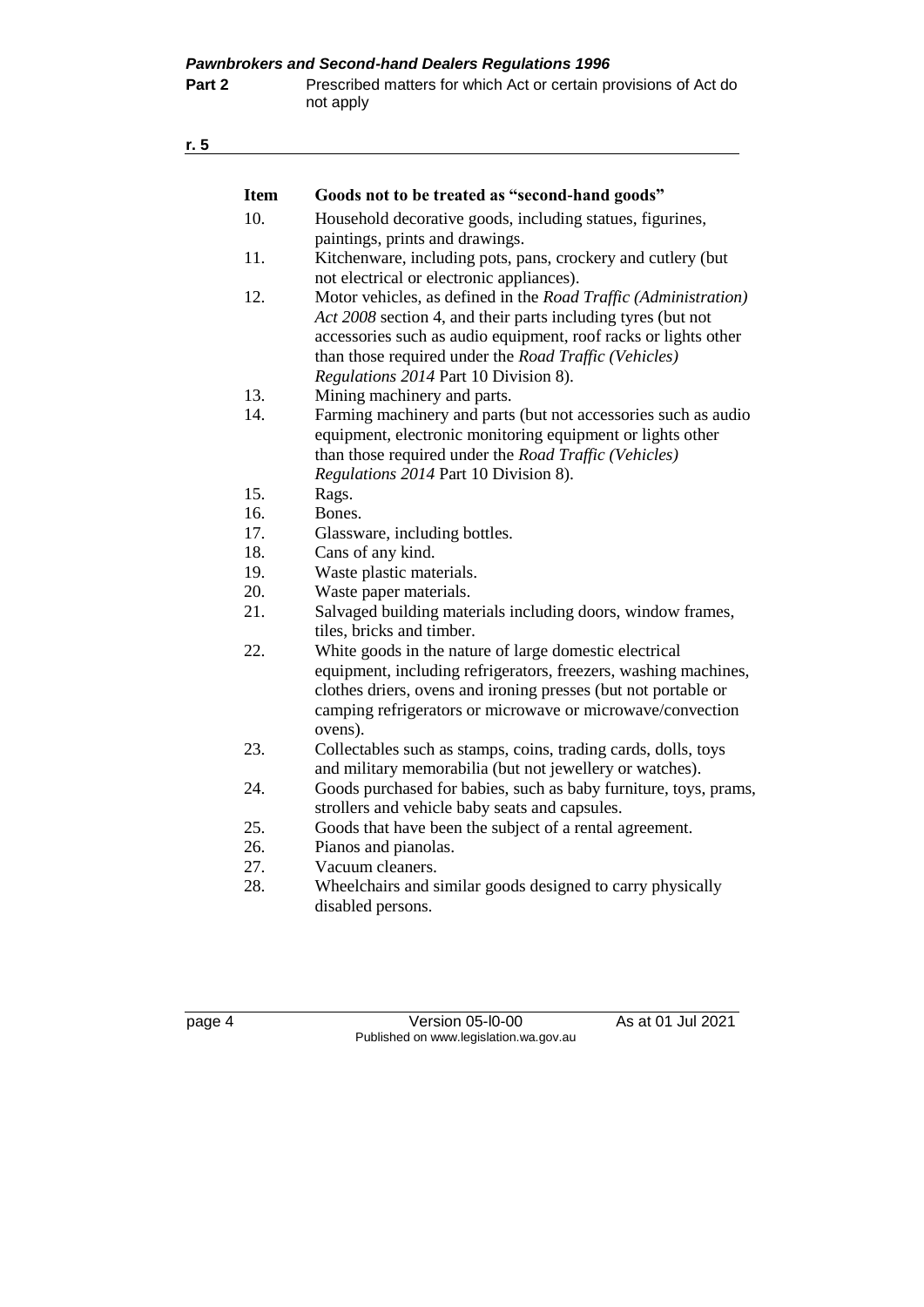- (2) This subregulation applies to goods (*traded goods*) that are accepted by a retailer as part of the purchase price of new goods sold by the retailer to a person (the *new sale*) —
	- (a) if the traded goods were purchased by the person from a retailer as new goods; and
	- (b) where the trade-in value of the traded goods is \$200 or more, if the person produces proof of that purchase at the time the new sale takes place; and
	- (c) where the trade-in value of the traded goods is less than \$200, if the purchase is made by way of exchange without money changing hands.
- (3) In subregulation  $(2)$  —

*retail shop* has the same meaning as it has in the *Retail Trading Hours Act 1987*;

*retailer* means a person who operates a retail shop but does not include a pawnbroker or second-hand dealer.

*[Regulation 5 amended: Gazette 28 Jul 2000 p. 4019; 3 Dec 2002 p. 5713; 30 Apr 2007 p. 1838; 16 May 2008 p. 1912; Act No. 8 of 2009 s. 29; Gazette 8 Jan 2015 p. 152; SL 2020/147 r. 5.]*

#### **6. Act s. 38(a) does not apply to sales to minors (Act s. 4(3))**

For the purposes of section 4(3), section 38(a) does not apply to a second-hand dealer who enters into a contract with a person who is under 18 years of age if the contract is for the sale, by the dealer, of goods to the person.

#### **7. Act s. 39 does not apply in some cases (Act s. 4(3))**

- (1) For the purposes of section 4(3), section 39 does not apply to a second-hand dealer who enters into a contract under which goods are, or are to be, obtained by the dealer —
	- (a) from outside of Western Australia; or
	- (b) at an auction within the meaning of the *Auction Sales Act 1973* where the auctioneer is acting in accordance

As at 01 Jul 2021 **Version 05-l0-00** page 5 Published on www.legislation.wa.gov.au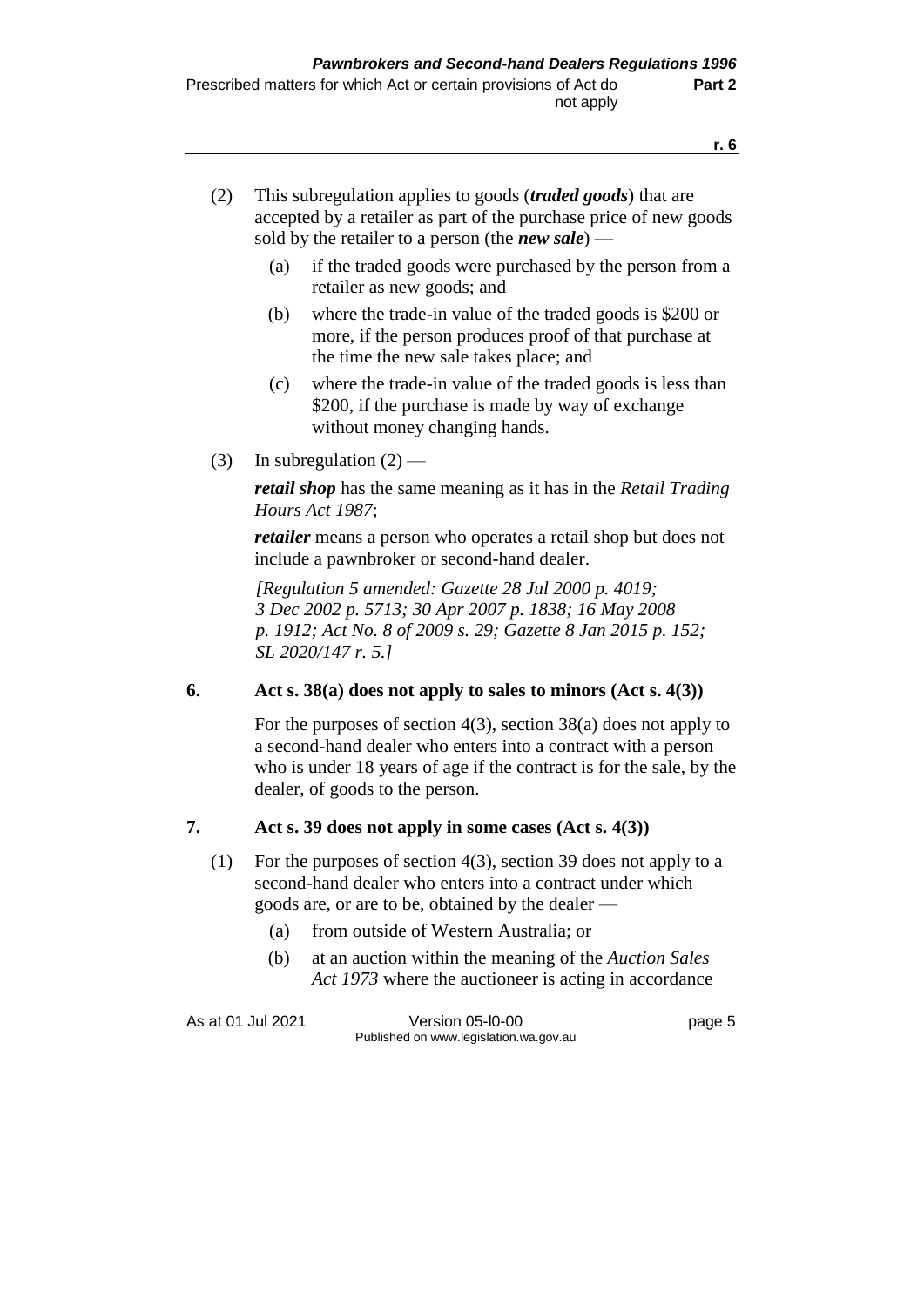with a licence issued under that Act to, or for the benefit of, the auctioneer; or

- (c) from a licensee; or
- (d) from a State agency.
- (2) Nothing in subregulation (1) affects the requirement under section 43(b) for a second-hand dealer to record the full name and current residential address of the party offering the goods referred to in that subregulation.
- (3) For the purposes of section 4(3), section 39 does not apply to a second-hand dealer who enters into a contract with a person if the contract is for the sale, by the dealer, of goods to the person.

*[Regulation 7 amended: Gazette 28 Jul 2000 p. 4020; SL 2020/248 r. 7.]*

#### **8. Amount prescribed (Act s. 59(2)(b))**

For the purposes of section 59(2)(b), section 59(1) does not apply where the surplus is less than \$50.

#### **9. Act s. 61 does not apply to certain goods (Act s. 4(3))**

For the purposes of section 4(3), section 61 does not apply to goods that a second-hand dealer has obtained —

- (a) from outside of Western Australia; or
- (b) at an auction within the meaning of the *Auction Sales Act 1973* where the auctioneer is acting in accordance with a licence issued under that Act to, or for the benefit of, the auctioneer; or
- (c) from a licensee; or
- (d) from a State agency.

*[Regulation 9 amended: Gazette 28 Jul 2000 p. 4020; SL 2020/248 r. 8.]*

page 6 Version 05-l0-00 As at 01 Jul 2021 Published on www.legislation.wa.gov.au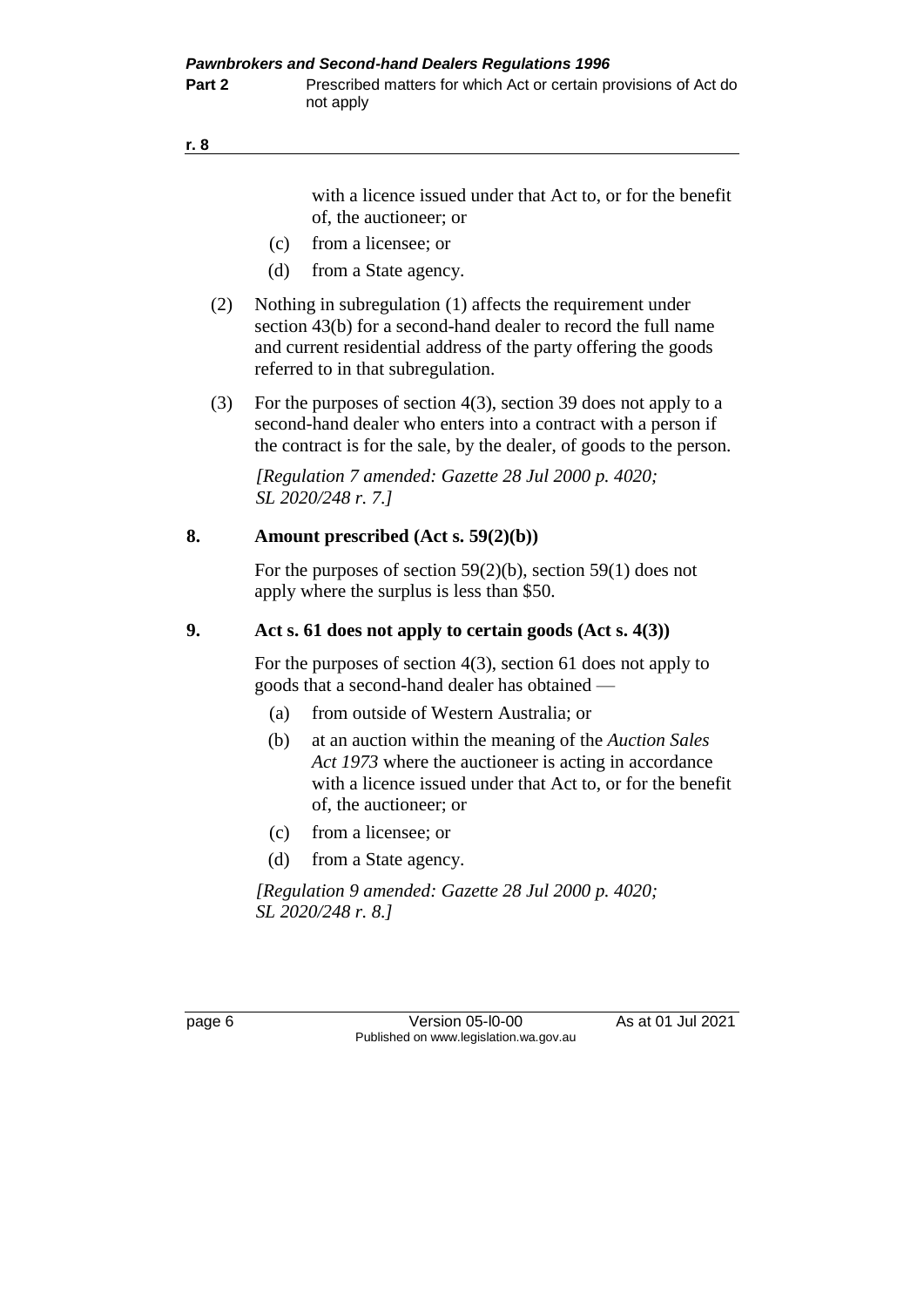### **Part 3 — Matters prescribed for licence applications**

#### **10. Other means of proving applicant's identity prescribed (Act s. 14(a)(iv))**

For the purposes of section 14(a)(iv), evidence of the identity of a person applying for the issue of a licence may consist of any one of the following —

- (a) a certificate of the applicant's Australian citizenship;
- (b) a document establishing the discharge of the applicant from any of the Australian defence forces;
- (c) a document establishing the applicant's appointment as a Justice of the Peace;
- (d) a certificate of the applicant's identity issued by the department of the Commonwealth public service responsible for the administration of foreign affairs;
- (e) a certificate of the applicant's descent issued by the department of the Commonwealth public service responsible for the administration of immigration or issued by a consulate within Australia;
- (f) a current photo card, as defined in the *Western Australian Photo Card Regulations 2014* regulation 3, held by the applicant.

*[Regulation 10 amended: Gazette 5 Aug 2014 p. 2833.]*

#### **11. Other evidence to accompany applications prescribed (Act s. 14(f))**

For the purposes of section 14(f), an application for the issue of a licence is to be accompanied by 3 colour photographs of the applicant —

- (a) each of which is 45 mm long and 35 mm wide; and
- (b) each of which shows a frontal view of the applicant's head and shoulders without sunglasses, tinted spectacles, head wear or any other item which may affect the applicant's usual appearance; and

As at 01 Jul 2021 **Version 05-l0-00 page 7** Published on www.legislation.wa.gov.au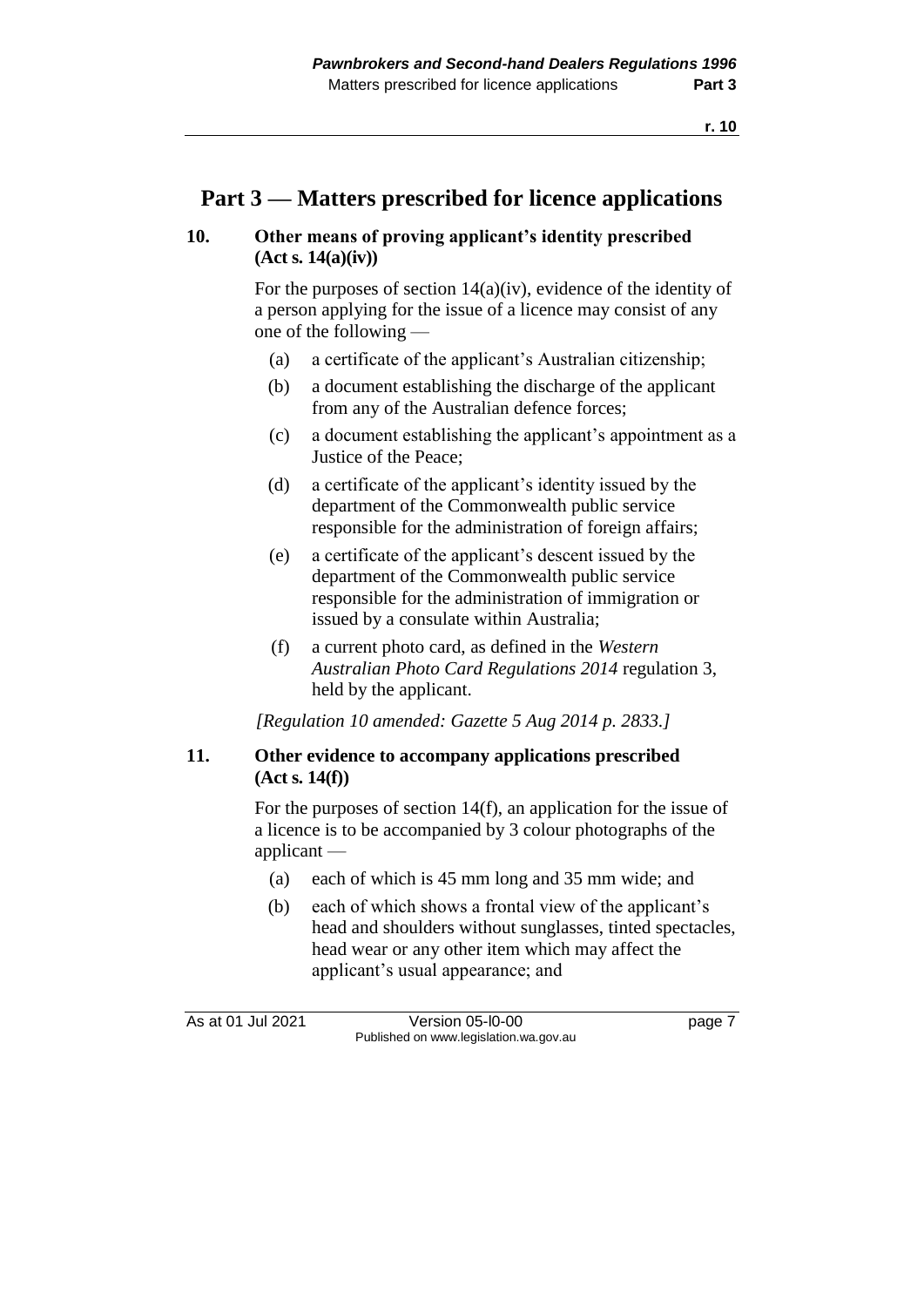- (c) each of which has been taken within 3 months of the day on which the application is made; and
- (d) one of which is endorsed by a person who has known the applicant for at least 5 years as follows —
	- " I certify that this is a photograph of [*applicant's full name*] who I have known for at least 5 years. Signed [Endorser's signature] [Endorser's full name] [Date]  $\qquad$ ".

#### **12. Evidence to accompany renewal applications prescribed (Act s. 16)**

- (1) For the purposes of section 16, an application for the renewal of a licence is to be accompanied by 3 colour photographs of the applicant —
	- (a) each of which is 45 mm long and 35 mm wide; and
	- (b) each of which shows a frontal view of the applicant's head and shoulders without sunglasses, tinted spectacles, head wear or any other item which may affect the applicant's usual appearance; and
	- (c) each of which has been taken within 3 months of the day on which the application is made; and
	- (d) subject to subregulation (2), one of which is endorsed by a person who has known the applicant for at least 5 years as follows —
		- " I certify that this is a photograph of [*applicant's full name*] who I have known for at least 5 years. Signed [Endorser's signature] [Endorser's full name] [Date]  $\qquad$ ".

page 8 Version 05-l0-00 As at 01 Jul 2021 Published on www.legislation.wa.gov.au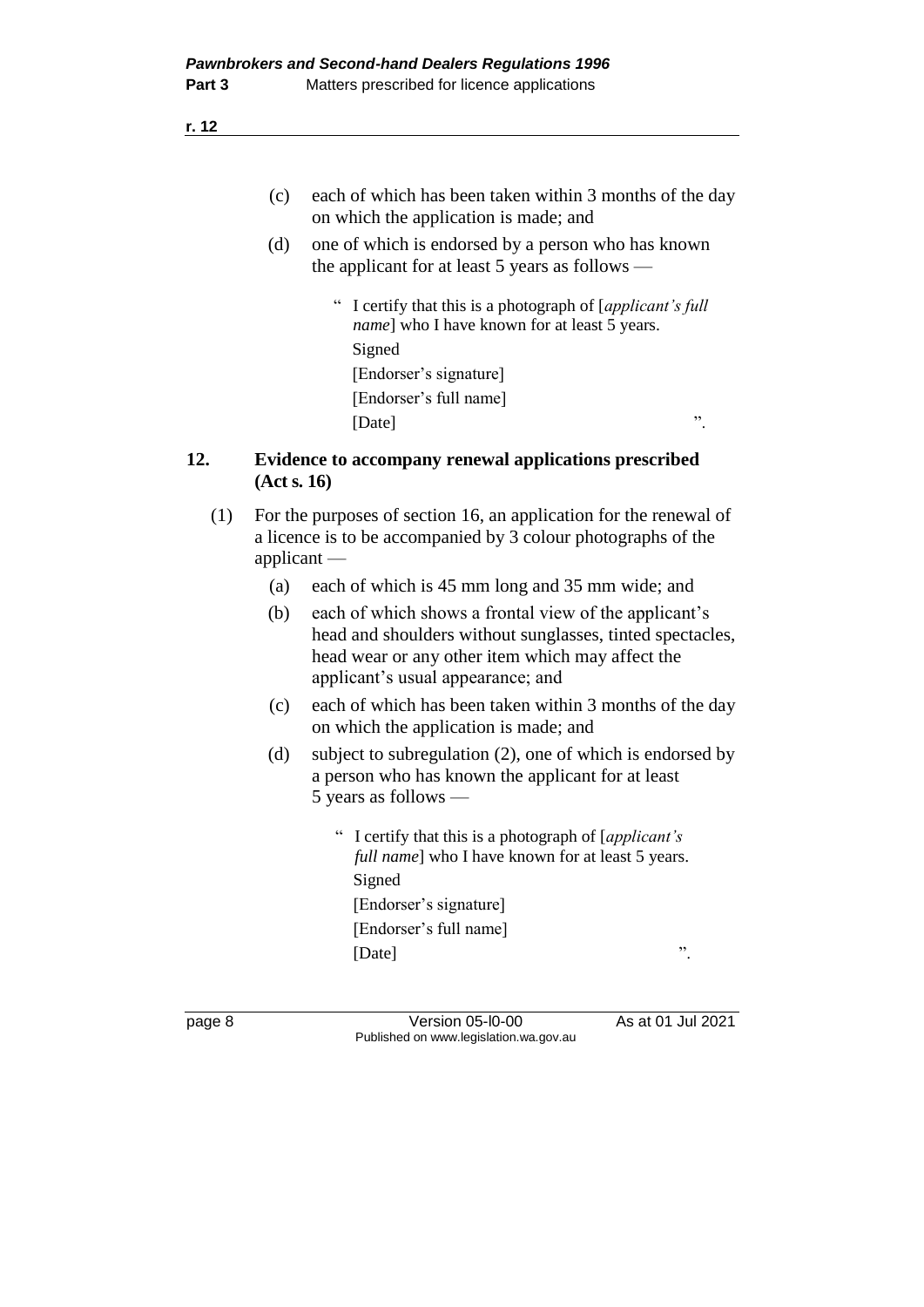- $(2)$  If
	- (a) the applicant for the renewal of a licence attends in person before the licensing officer and brings the applicant's current licence and the 3 photographs referred to in subregulation (1); and
	- (b) the licensing officer is satisfied that the photographs are current photographs of the applicant,

then it is not necessary for any of the photographs to be endorsed in accordance with paragraph (d) of that subregulation.

As at 01 Jul 2021 Version 05-l0-00 page 9 Published on www.legislation.wa.gov.au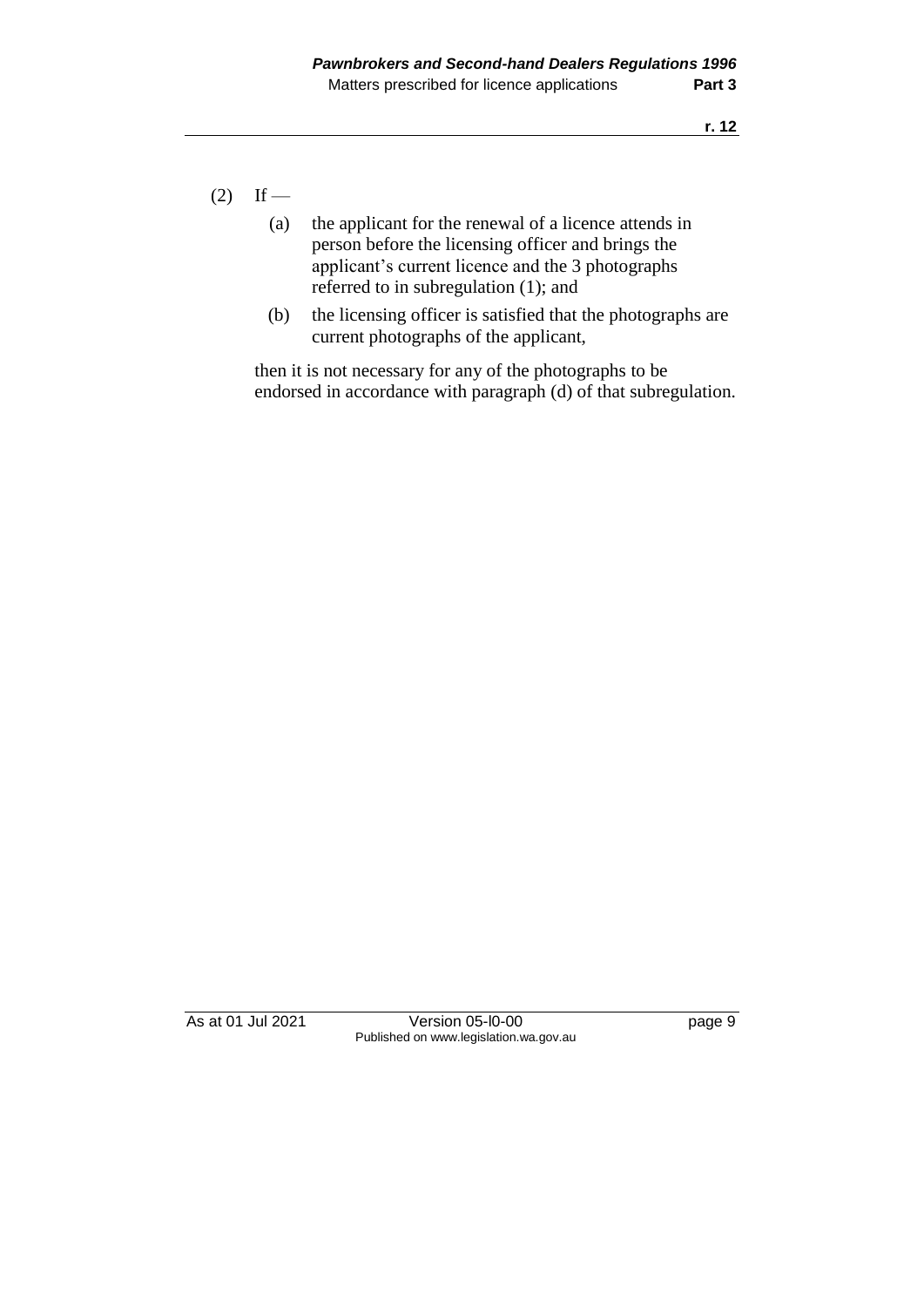## **Part 4 — Matters prescribed for verification of identity, records and provision of information**

#### **13. Means of verifying person's identity prescribed (Act s. 39(b))**

(1) Subject to subregulations (2) and (3), a person's identity may be verified for the purposes of section 39(b) by conducting, in relation to the person, any combination of the checks set out in the Table to this regulation and adding the points set out opposite each check conducted in relation to the person to achieve a total of at least 100 points.

| <b>Item</b> | <b>Check</b>                                                                                                                                                                                                                    | <b>Points</b><br>with<br>photo | <b>Points</b><br>without<br>photo |
|-------------|---------------------------------------------------------------------------------------------------------------------------------------------------------------------------------------------------------------------------------|--------------------------------|-----------------------------------|
| 1.          | The person's name is stated on a<br>transaction card held by the person<br>that has been issued in accordance<br>with regulation $13A(1)$ by the<br>pawnbroker or second-hand dealer<br>who is verifying the person's identity. | 75                             |                                   |
| 1A.         | The person's name is stated on a<br>current motor driver's licence held by<br>the person that has been issued in<br>Australia.                                                                                                  | 75                             |                                   |
| 1B.         | The person's name is stated on a<br>passport held by the person that is<br>either current or has not been expired<br>for more than 2 years.                                                                                     | 75                             |                                   |
| 1C.         | The person's name is stated on a<br>proof of age card held by the person<br>that has been issued under the Liquor<br>Control Regulations 1989 <sup>1</sup><br>regulation 18B.                                                   | 75                             |                                   |
| $2A$ .      | The person's name is stated on a<br>current photo card as defined in the<br>Western Australian Photo Card<br>Regulations 2014 regulation 3.                                                                                     | 75                             |                                   |

page 10 Version 05-l0-00 As at 01 Jul 2021 Published on www.legislation.wa.gov.au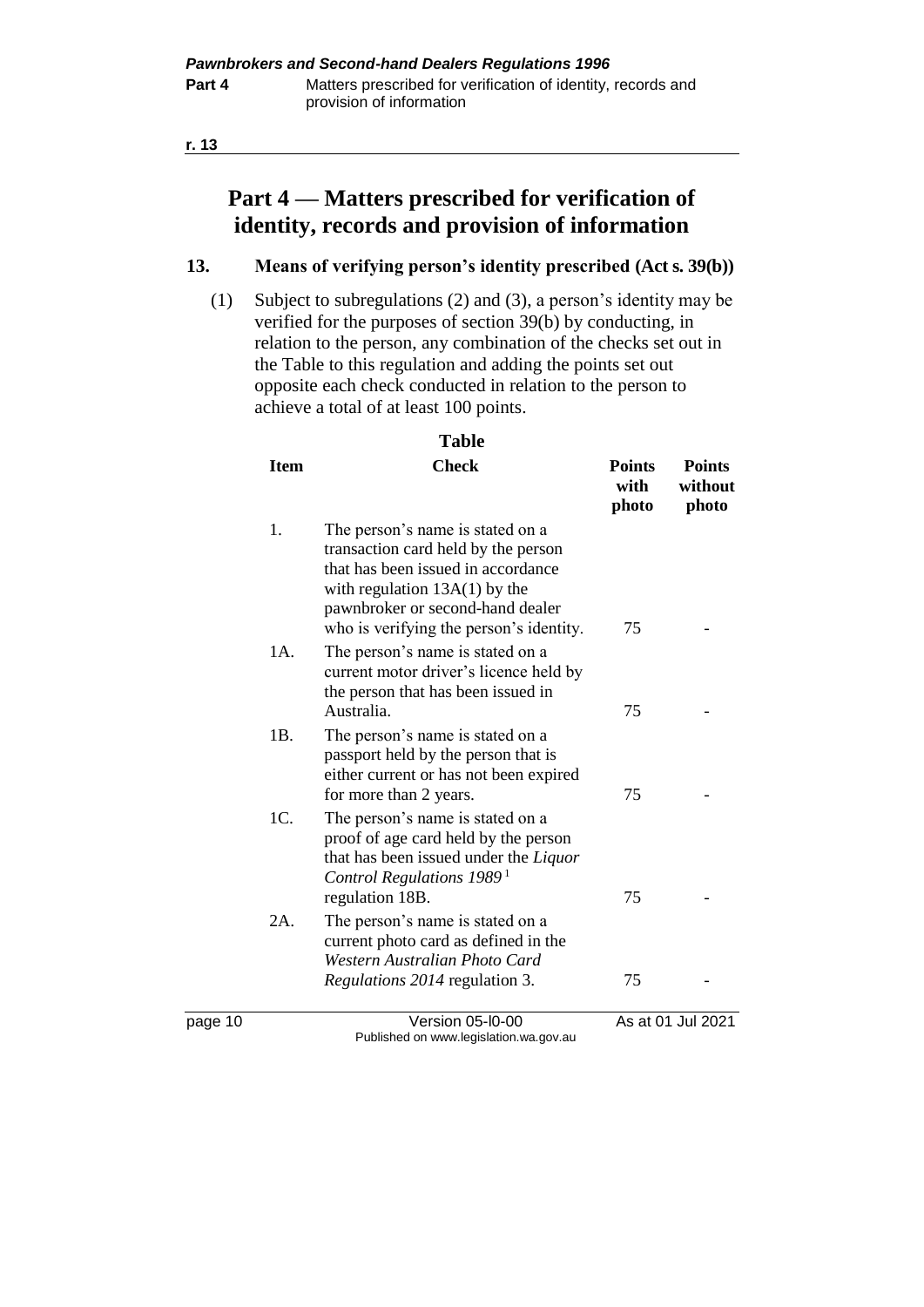| <b>Item</b> | <b>Check</b>                                                                                                                                                                                                                                   | <b>Points</b><br>with<br>photo | <b>Points</b><br>without<br>photo |
|-------------|------------------------------------------------------------------------------------------------------------------------------------------------------------------------------------------------------------------------------------------------|--------------------------------|-----------------------------------|
| 2.          | The person's photograph has been<br>taken and retained in accordance with<br>regulation $13A(1)$ within the last<br>12 months by the pawnbroker or<br>second-hand dealer who is verifying<br>the person's identity.                            | 75                             |                                   |
| 3.          | The person's name is stated on a<br>current licence (other than a motor<br>driver's licence) or current permit<br>held by the person that has been<br>issued under a law of the<br>Commonwealth or a State or<br>Territory.                    | 40                             | 25                                |
| 4.          | The person's name is stated on a<br>current identity card or current licence<br>held by the person that has been<br>issued by a government agency<br>outside Australia.                                                                        | 40                             | 25                                |
| 5.          | The person's name is stated on an<br>identification card (other than a card<br>referred to in item $1C$ or $2A$ ) held by<br>the person that has been issued by a<br>government agency to provide<br>evidence of the person's name and<br>age. | 40                             | 25                                |
| 6.          | The person's name is stated on an<br>identification card held by the person<br>that has been issued by a government<br>agency to provide evidence of the<br>person's entitlement to a health                                                   |                                |                                   |
| 7.          | benefit or pensioner concession.<br>The person's name is stated on an<br>identification card held by the person<br>that has been issued within the last                                                                                        | 40                             | 25                                |
|             | 5 years by an educational institution.                                                                                                                                                                                                         | 40                             | 25                                |

As at 01 Jul 2021 Version 05-l0-00 page 11 Published on www.legislation.wa.gov.au

**r. 13**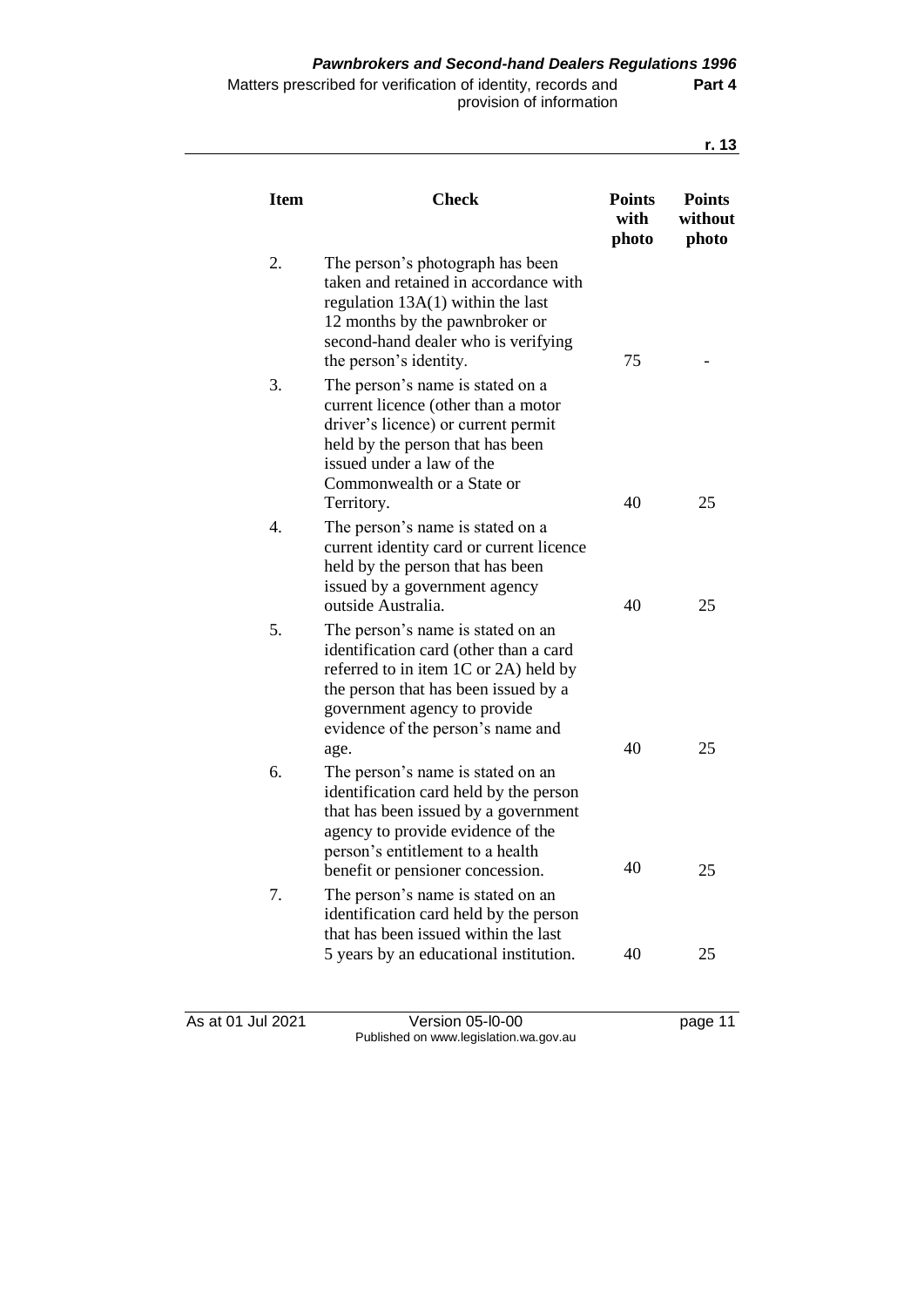*Pawnbrokers and Second-hand Dealers Regulations 1996*

#### **Part 4** Matters prescribed for verification of identity, records and provision of information

| ×.<br>٦<br>×<br>۰, |
|--------------------|
|--------------------|

| <b>Item</b>        | <b>Check</b>                                                                                                                                                                          |    | <b>Points</b><br>with<br>photo |  | <b>Points</b><br>without<br>photo |  |
|--------------------|---------------------------------------------------------------------------------------------------------------------------------------------------------------------------------------|----|--------------------------------|--|-----------------------------------|--|
| 8.                 | An educational institution has a<br>record of the person's name and<br>address made within the last 5 years.                                                                          | 40 | 25                             |  |                                   |  |
| 9.                 | The person's name is stated on an<br>identification card held by the person<br>that has been issued by the person's<br>employer.                                                      | 40 | 25                             |  |                                   |  |
| 10.                | The person's employer has a record<br>of the person's name and address.                                                                                                               | 40 | 25                             |  |                                   |  |
| 11.                | The person's name is stated on an<br>identification card held by the person<br>that has been issued by a professional<br>or trade association.                                        | 40 | 25                             |  |                                   |  |
| 12.                | A professional or trade association<br>has a record of the person's name and<br>address.                                                                                              | 40 | 25                             |  |                                   |  |
| $\overline{113}$ . | deleted]                                                                                                                                                                              |    |                                |  |                                   |  |
| 14.                | A State agency or local government<br>has a record of the person's name and<br>address.                                                                                               |    | 25                             |  |                                   |  |
| 15.                | The person's name and address<br>appear in an Australian electoral roll.                                                                                                              |    | 25                             |  |                                   |  |
| 16.                | A public utility has a record of the<br>person's name and address.                                                                                                                    |    | 25                             |  |                                   |  |
| 17.                | A telephone utility has a record of the<br>person's name and address.                                                                                                                 |    | 25                             |  |                                   |  |
| 18.                | If the person lives in or conducts<br>business from rented premises — the<br>owner of the premises or the<br>managing agent for the premises has a<br>record of the person's name and |    |                                |  |                                   |  |
|                    | address.                                                                                                                                                                              |    | 25                             |  |                                   |  |
| 19.                | An insurance company has a record<br>of the person's name and address.                                                                                                                |    | 25                             |  |                                   |  |

page 12 Version 05-l0-00 As at 01 Jul 2021 Published on www.legislation.wa.gov.au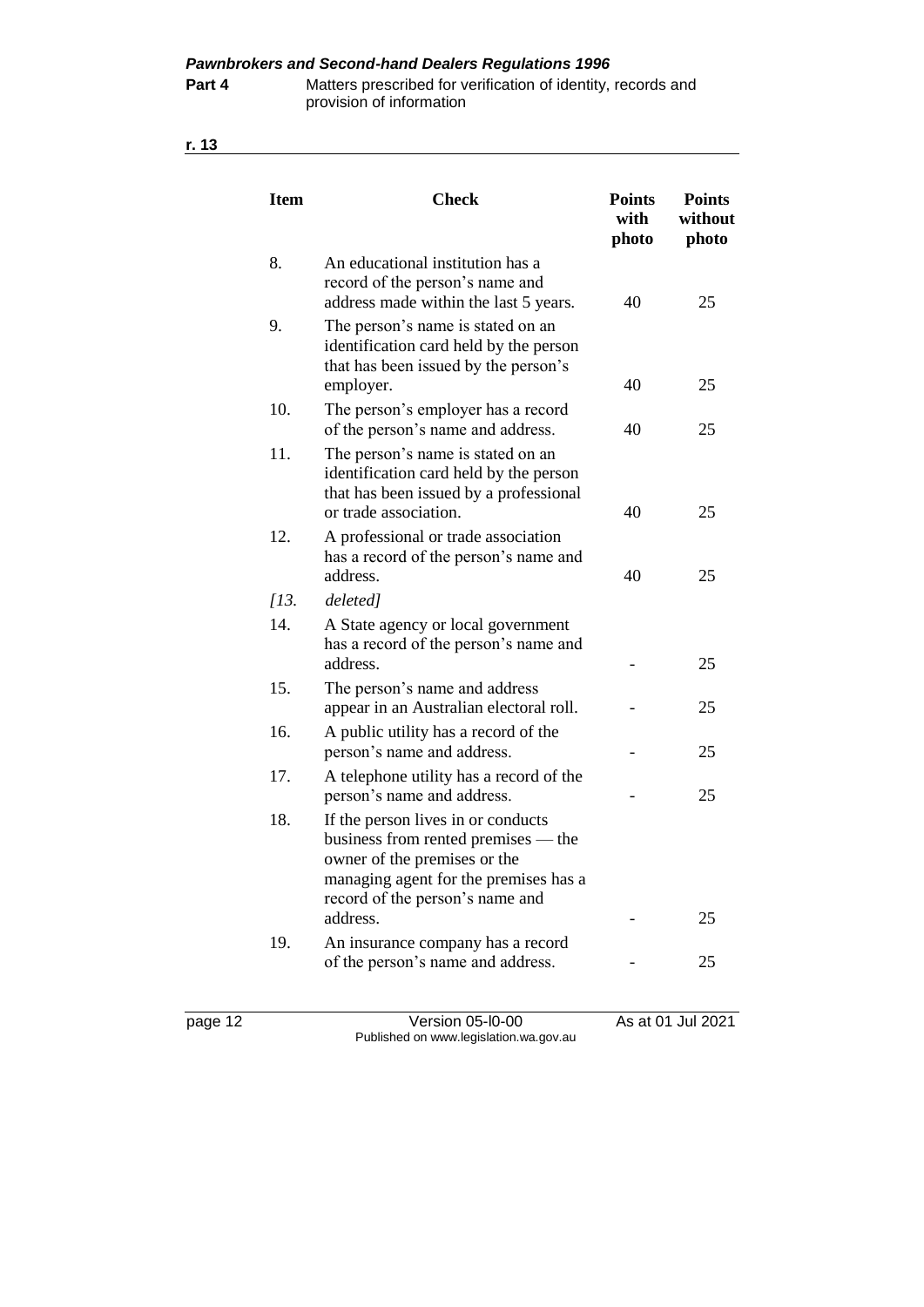| <b>Item</b> | Check                                                                                                                                                 | <b>Points</b><br>with<br>photo | <b>Points</b><br>without<br>photo |
|-------------|-------------------------------------------------------------------------------------------------------------------------------------------------------|--------------------------------|-----------------------------------|
| 20.         | The person's name is stated in a<br>certified copy of or extract from a<br>birth certificate, a marriage certificate<br>or a citizenship certificate. |                                | 25                                |
| 21.         | A financial body has a record of the<br>person's name and address.                                                                                    |                                | 25                                |

- (2) At least one of the documents used to verify a person's identity under subregulation (1) must bear the signature of the person to whom the document relates and the pawnbroker or second-hand dealer must be satisfied that that signature matches the signature done in the presence of the pawnbroker or dealer by the person seeking to have his or her identity verified.
- (3) At least one of the documents used to verify a person's identity under subregulation  $(1)$  —
	- (a) must bear the current residential address of the person; and
	- (b) must have been issued within 3 months before the verification of the person's identity.

*[Regulation 13 amended: Gazette 28 Jul 2000 p. 4020-2; 30 Apr 2007 p. 1838-9; 16 May 2008 p. 1913; 5 Aug 2014 p. 2833; SL 2020/248 r. 9.]*

### **13A. Transaction cards, form and issue of**

- (1) When a pawnbroker or second-hand dealer has verified a person's identity for the purposes of section 39(b), the pawnbroker or second-hand dealer —
	- (a) if the person agrees, may take and retain a photograph of the person; and
	- (b) if a photograph of the person is taken, may issue to the person a card (a *transaction card*) that complies with subregulations (2) and (3).

As at 01 Jul 2021 Version 05-l0-00 page 13 Published on www.legislation.wa.gov.au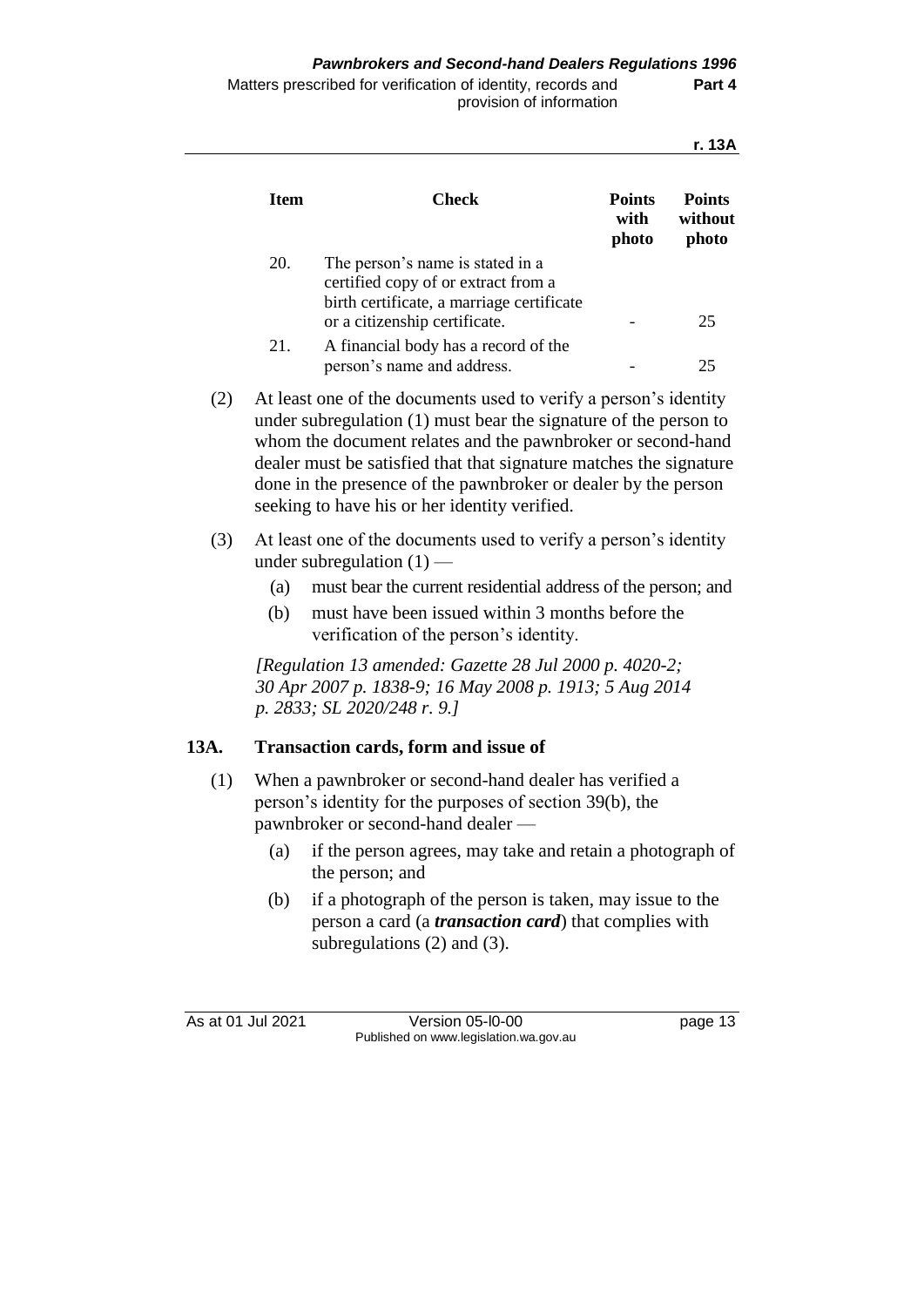|--|

- (a) bears the person's photograph, full name, signature and date of birth; and
- (aa) bears the date and place of issue, date of expiry and an identifying number; and
- (b) is in a form and of a standard approved by the Commissioner.
- (3) A transaction card complies with this subregulation if it is issued for a period not greater than 12 months.

*[Regulation 13A inserted: Gazette 28 Jul 2000 p. 4023; amended: SL 2020/147 r. 6.]*

#### **14. Manner of keeping records prescribed (Act s. 45)**

- (1) For the purposes of section  $45(1)(b)$ , all records required to be made by a pawnbroker under section 41 are to be kept in numerical order according to the distinguishing number recorded under section 41(a).
- (2) For the purposes of section  $45(2)(b)$ , all records required to be made by a second-hand dealer under section 43 are to be kept in numerical order according to the distinguishing number recorded under section 43(a).

#### **15. Information prescribed (Act s. 79)**

- (1) For the purposes of section 79(a), a pawnbroker is to give the Commissioner the information referred to in section 41(a) to (f) in relation to each of the goods in the possession of the pawnbroker.
- (2) For the purposes of section 79(a), a second-hand dealer is to give the Commissioner the information referred to section 43(a) to (f) in relation to each of the goods in the possession of the dealer.
- (3) Nothing in subregulation (2) requires a second-hand dealer to give the Commissioner information about goods that the dealer has obtained —
	- (a) from outside of Western Australia; or

page 14 Version 05-l0-00 As at 01 Jul 2021 Published on www.legislation.wa.gov.au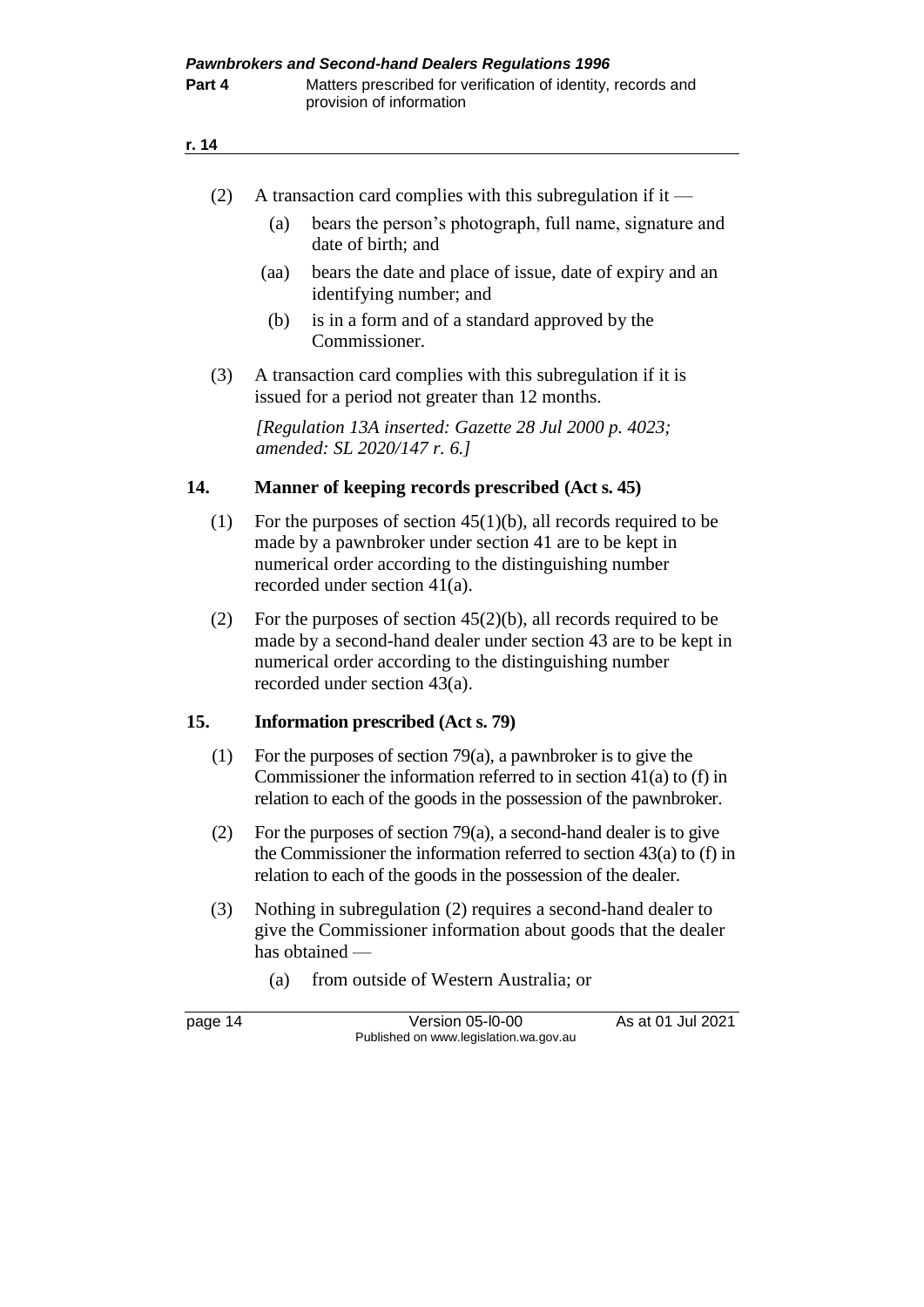(b) at an auction within the meaning of the *Auction Sales Act 1973* where the auctioneer is acting in accordance with a licence issued under that Act to, or for the benefit of, the auctioneer; or (c) from a licensee; or (d) from a State agency. (4) For the purposes of section 79(c), a pawnbroker or second-hand dealer is to give the information referred to in subregulation (1) or (2), as the case requires, to the Commissioner — (a) by submitting the information through an electronic system — (i) approved by the Commissioner to receive information given under section 79; and (ii) notified to the pawnbroker or second-hand dealer by the Commissioner; or (b) if the system referred to in paragraph (a) is unavailable at the time the information is intended to be given — by emailing the information to an email address notified to the pawnbroker or second-hand dealer by the Commissioner; or (c) by giving the information by a means that the Commissioner has allowed in the case of the pawnbroker or second-hand dealer because of special circumstances. (5) For the purposes of section 79(d), a pawnbroker or second-hand dealer is to give the information referred to in subregulation (1) or (2), as the case requires, to the Commissioner — (a) if the pawnbroker or second-hand dealer gives the information by the means described in subregulation  $(4)(a)$  — as soon as the information becomes available to the pawnbroker or second-hand

dealer; or

As at 01 Jul 2021 Version 05-l0-00 page 15 Published on www.legislation.wa.gov.au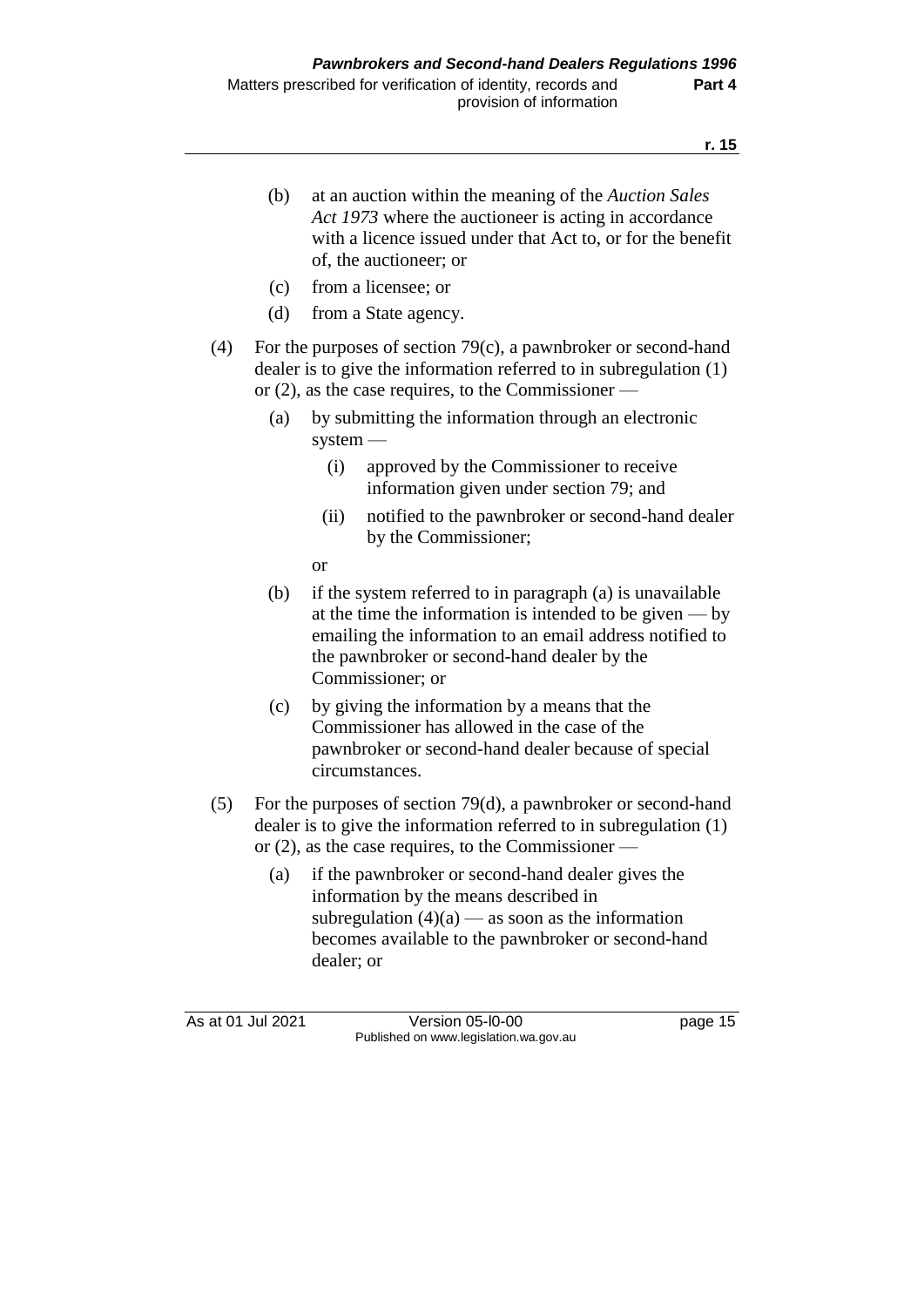| I<br>×<br>۰, |
|--------------|
|--------------|

(b) if the pawnbroker or second-hand dealer gives the information by the means described in subregulation (4)(b) or  $(c)$  — as soon as practicable, but no later than 24 hours, after the information becomes available to the pawnbroker or second-hand dealer.

*[(5a)-(6) deleted]*

*[Regulation 15 amended: Gazette 28 Jul 2000 p. 4023-4; 8 Jan 2015 p. 152; SL 2020/147 r. 7; SL 2020/248 r. 10.]*

*[Part 5 (r. 16-27) deleted: Gazette 30 Dec 2004 p. 6975.]*

page 16 **Version 05-l0-00** As at 01 Jul 2021 Published on www.legislation.wa.gov.au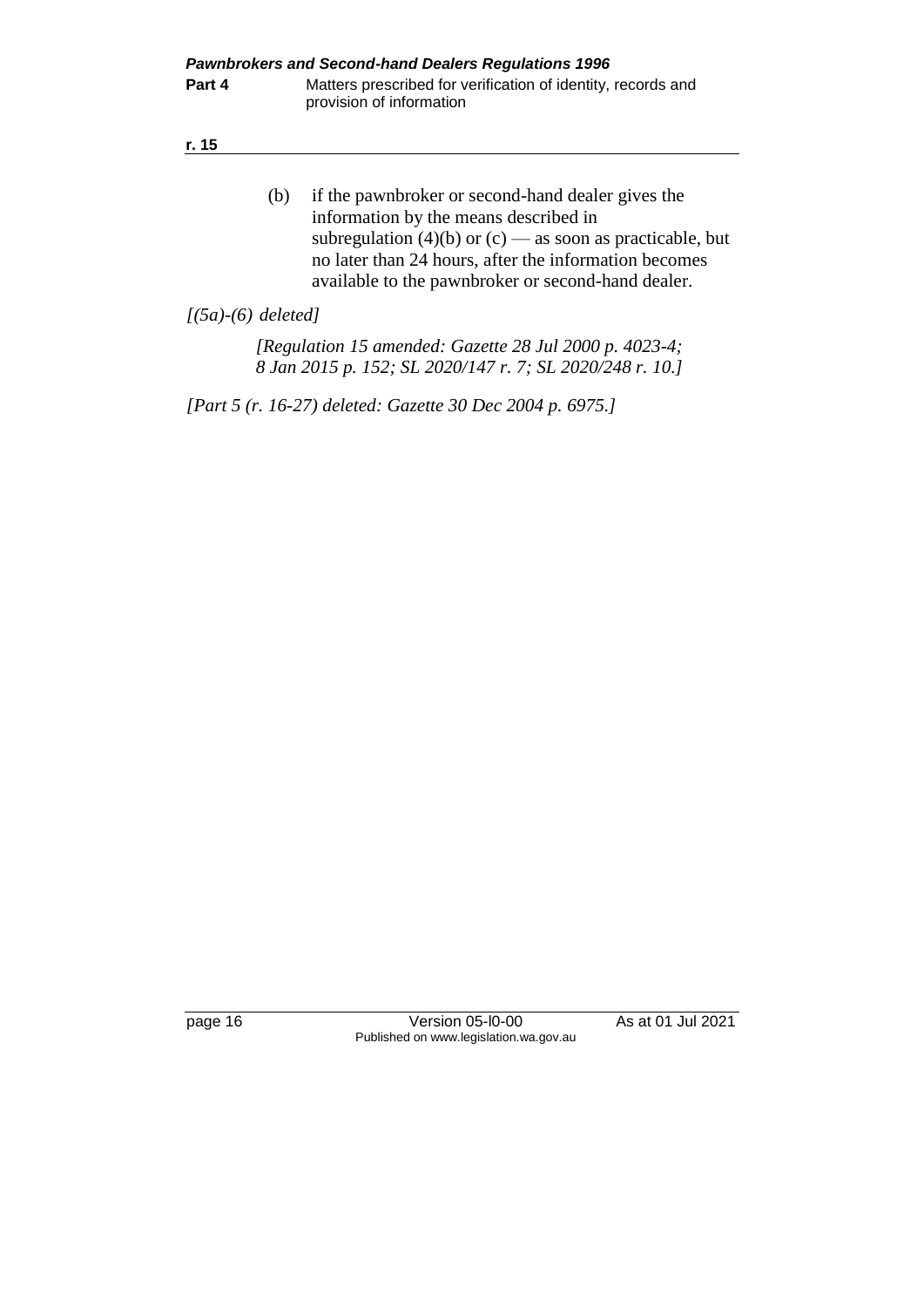### **Part 6 — Fees**

#### **28. Fees prescribed for applications for licences (Act s. 13(b))**

- (1) The fee to accompany an application for the issue of a pawnbroker's licence only is set out in item 1 of the Table to this regulation.
- (2) The fee to accompany an application for the issue of a second-hand dealer's licence only is set out in item 2 of the Table to this regulation.
- *[(3) deleted]*
- (4) Where applications are made at the same time for a pawnbroker's licence and a second-hand dealer's licence to be issued in respect of the same person, the single fee to accompany the applications is set out in item 3 of the Table to this regulation.
- (5) For the purposes of calculating a fee set out in item 1, 2 or 3 of the Table, the number of transactions in a year is to be determined by the number of transactions estimated by the applicant as reasonably likely to occur at the business premises to which the proposed licence would apply in a 12 month period.

| <b>Item</b> | <b>Licence</b>               | For period<br>not<br>exceeding<br>1 year | For period<br>not<br>exceeding<br>2 years but<br>longer<br>than 1 year | For period<br>not<br>exceeding<br>3 years but<br>longer<br>than<br>2 years |
|-------------|------------------------------|------------------------------------------|------------------------------------------------------------------------|----------------------------------------------------------------------------|
|             | Pawnbroker's<br>licence only |                                          |                                                                        |                                                                            |

#### **Table — Fees for application for licences**

As at 01 Jul 2021 **Version 05-l0-00** page 17 Published on www.legislation.wa.gov.au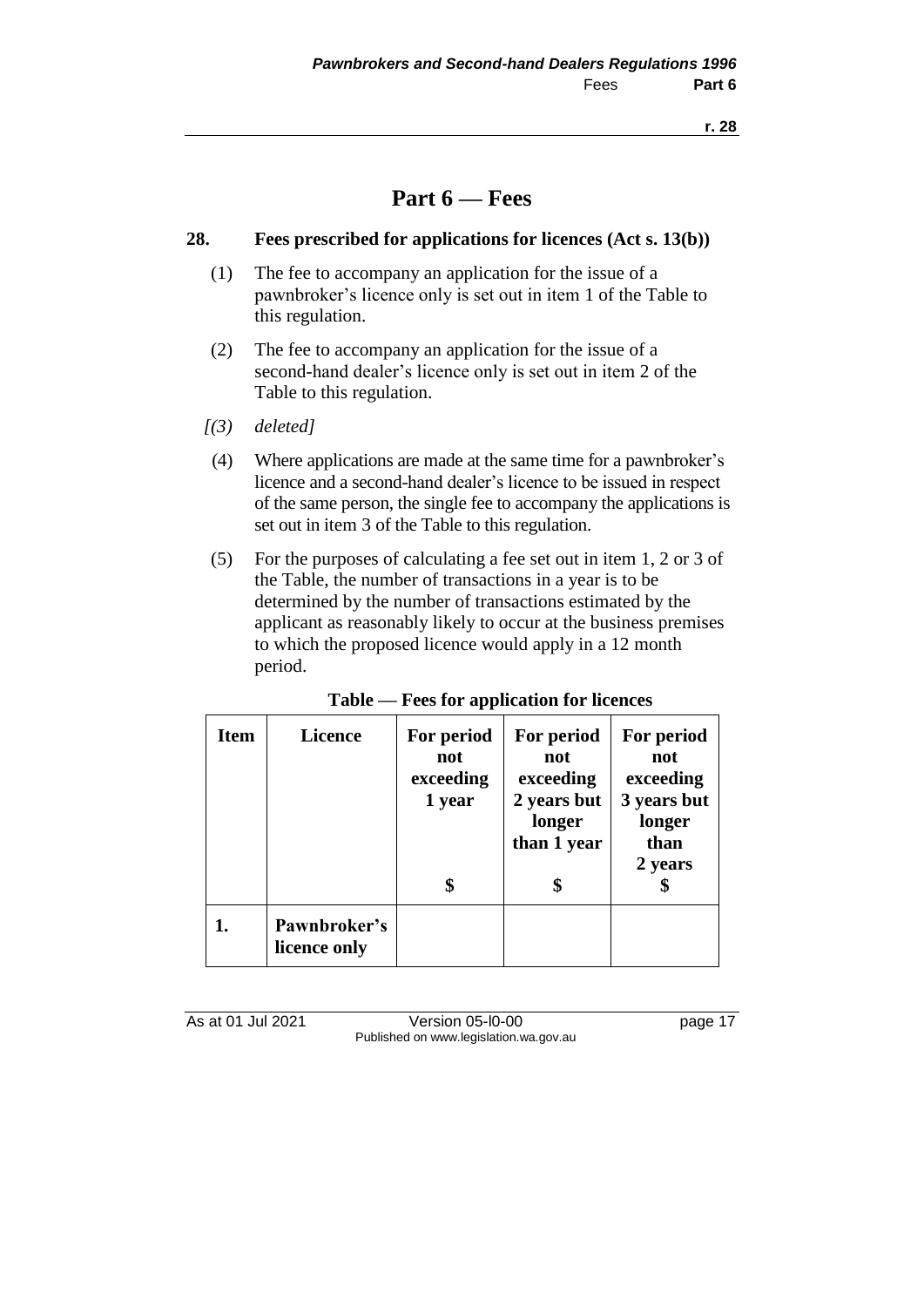| <b>Item</b> | <b>Licence</b>                                 | For period<br>not<br>exceeding<br>1 year<br>\$ | For period<br>not<br>exceeding<br>2 years but<br>longer<br>than 1 year<br>\$ | For period<br>not<br>exceeding<br>3 years but<br>longer<br>than<br>2 years<br>\$ |
|-------------|------------------------------------------------|------------------------------------------------|------------------------------------------------------------------------------|----------------------------------------------------------------------------------|
|             |                                                |                                                |                                                                              |                                                                                  |
| (a)         | 150 or more<br>transactions in<br>a year       | 4 3 0 4                                        | 5 2 3 8                                                                      | 6 1 5 3                                                                          |
| (b)         | 50-149                                         |                                                |                                                                              |                                                                                  |
|             | transactions in<br>a year                      | 2 1 5 2                                        | 2619                                                                         | 3 0 7 6                                                                          |
| (c)         | $0-49$<br>transactions in<br>a year            | 1 0 7 6                                        | 1 309                                                                        | 1538                                                                             |
| 2.          | <b>Second-hand</b><br>dealer's<br>licence only |                                                |                                                                              |                                                                                  |
| (a)         | 150 or more<br>transactions in<br>a year       | 4 3 0 4                                        | 5 2 3 8                                                                      | 6 1 5 3                                                                          |
| (b)         | 50-149<br>transactions in<br>a year            | 2 1 5 2                                        | 2619                                                                         | 3 0 7 6                                                                          |
| (c)         | $0-49$<br>transactions in<br>a year            | 1 0 7 6                                        | 1 309                                                                        | 1538                                                                             |

page 18 Version 05-l0-00 As at 01 Jul 2021 Published on www.legislation.wa.gov.au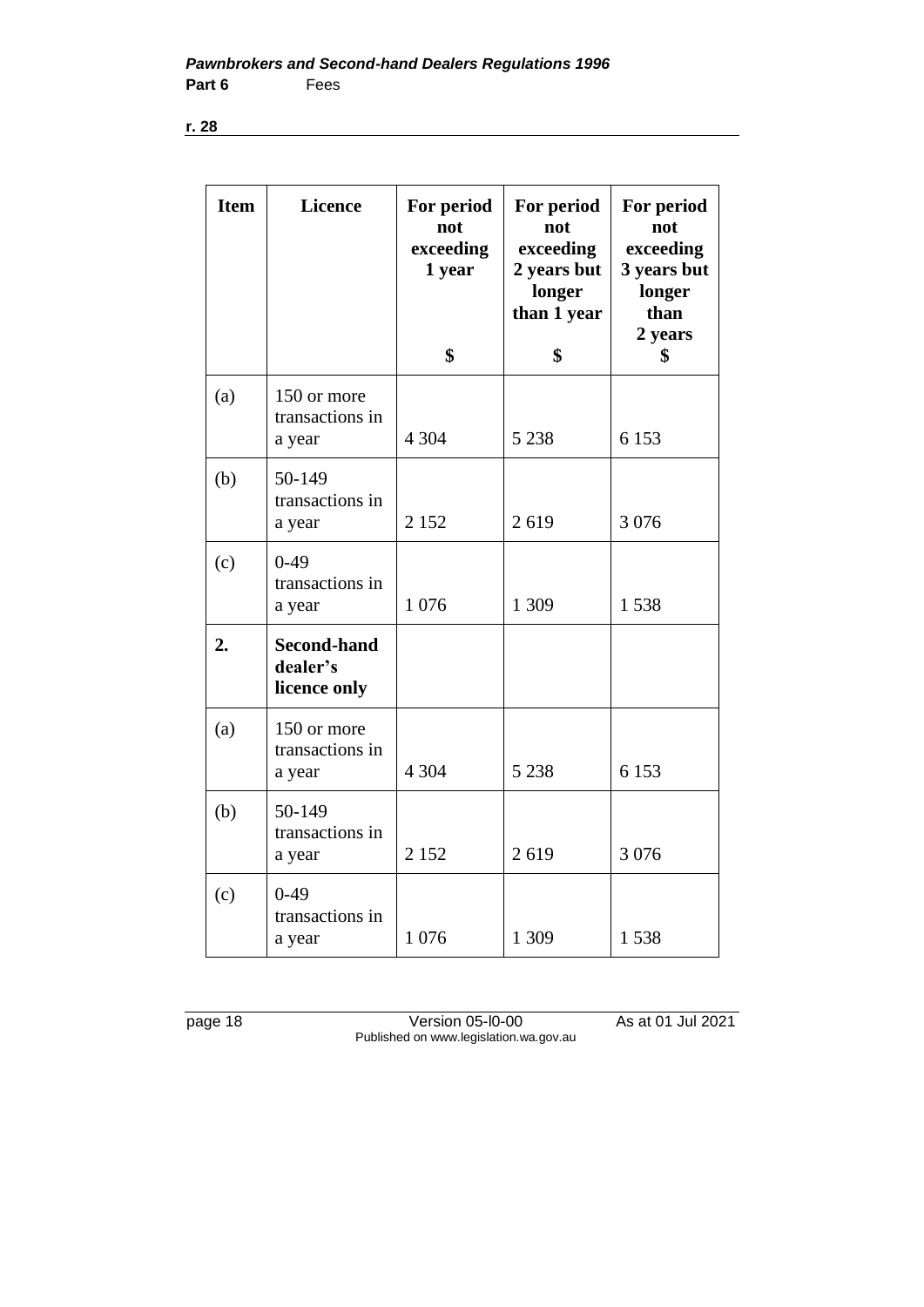| <b>Item</b> | <b>Licence</b>                                                    | For period<br>not<br>exceeding<br>1 year<br>\$ | For period<br>not<br>exceeding<br>2 years but<br>longer<br>than 1 year<br>\$ | For period<br>not<br>exceeding<br>3 years but<br>longer<br>than<br>2 years<br>\$ |
|-------------|-------------------------------------------------------------------|------------------------------------------------|------------------------------------------------------------------------------|----------------------------------------------------------------------------------|
| 3.          | Pawnbroker's<br>licence and<br>second-hand<br>dealer's<br>licence |                                                |                                                                              |                                                                                  |
| (a)         | 150 or more<br>transactions in<br>a year                          | 4 3 1 2                                        | 5 2 4 9                                                                      | 6 1 6 8                                                                          |
| (b)         | 50-149<br>transactions in<br>a year                               | 2 1 5 6                                        | 2 6 2 4                                                                      | 3 0 8 4                                                                          |
| (c)         | $0-49$<br>transactions in<br>a year                               | 1 0 7 8                                        | 1 3 1 2                                                                      | 1 5 4 2                                                                          |

*[Regulation 28 amended: Gazette 10 Jun 1997 p. 2668; 12 Jun 1998 p. 3200; 30 Jun 1999 p. 2863; 30 Jun 2000 p. 3424; 28 Jun 2002 p. 3102; 20 Jun 2003 p. 2245-6; 29 Jun 2004 p. 2544; 1 Jul 2005 p. 3006; 27 Jun 2006 p. 2302; 29 Jun 2007 p. 3202-3; 24 Jun 2008 p. 2907-8; 26 May 2009 p. 1809; 18 Jun 2010 p. 2694; 10 Jun 2011 p. 2109; 15 Jun 2012 p. 2537; 28 Jun 2013 p. 2782-4; 17 Jun 2014 p. 1993-4; 2 Jun 2015 p. 1949-50; 14 Jun 2016 p. 1827-9; 27 Jun 2017 p. 3442-4; 26 Jun 2018 p. 2394-5; 21 Jun 2019 p. 2143-5; SL 2020/82 r. 6; SL 2020/147 r. 8; SL 2021/106 r. 6.]*

As at 01 Jul 2021 Version 05-l0-00 page 19 Published on www.legislation.wa.gov.au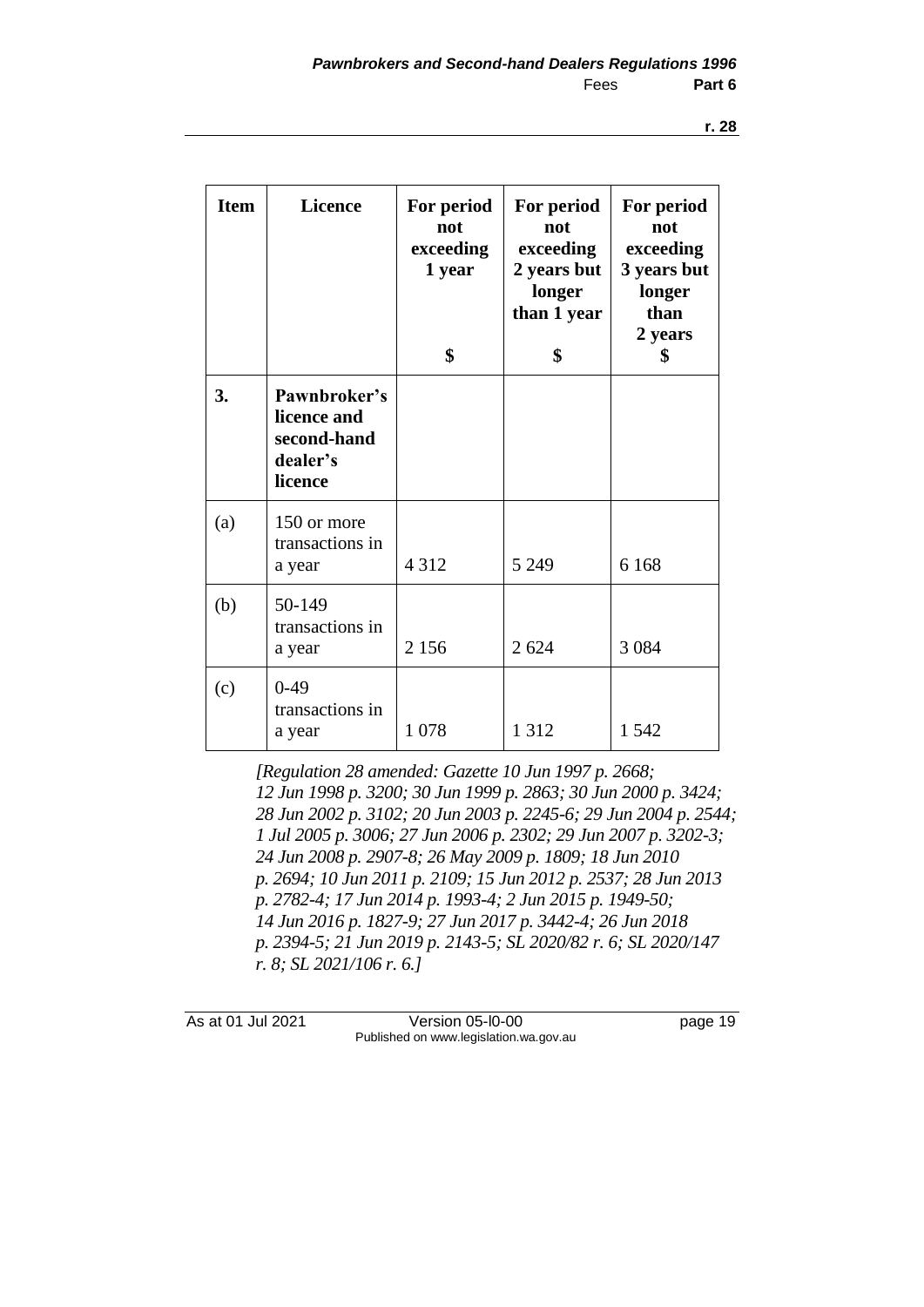| ٠ |
|---|
|   |

#### **29. Fees prescribed for applications for renewal of licences (Act s. 15(1)(b))**

- (1) The fee to accompany an application for the renewal of a pawnbroker's licence only is set out in item 1 of the Table to this regulation.
- (2) The fee to accompany an application for the renewal of a second-hand dealer's licence only is set out in item 2 of the Table to this regulation.
- *[(3) deleted]*
- (4) Where applications are made at the same time for a pawnbroker's licence and a second-hand dealer's licence to be renewed in respect of the same person, the single fee to accompany the applications is set out in item 3 of the Table to this regulation.
- (5) For the purposes of calculating a fee set out in item 1, 2 or 3 of the Table, the number of transactions in a year —
	- (a) is the number of transactions that occurred at the business premises to which the licence applies in the 12 month period ending on the day on which the application for renewal is made; but
	- (b) in the case of the first renewal of a licence for a business that, as at that day, would have been conducted for a period of less than 12 months, is to be determined by multiplying by 365 the average number of daily transactions in that period.

page 20 **Version 05-l0-00** As at 01 Jul 2021 Published on www.legislation.wa.gov.au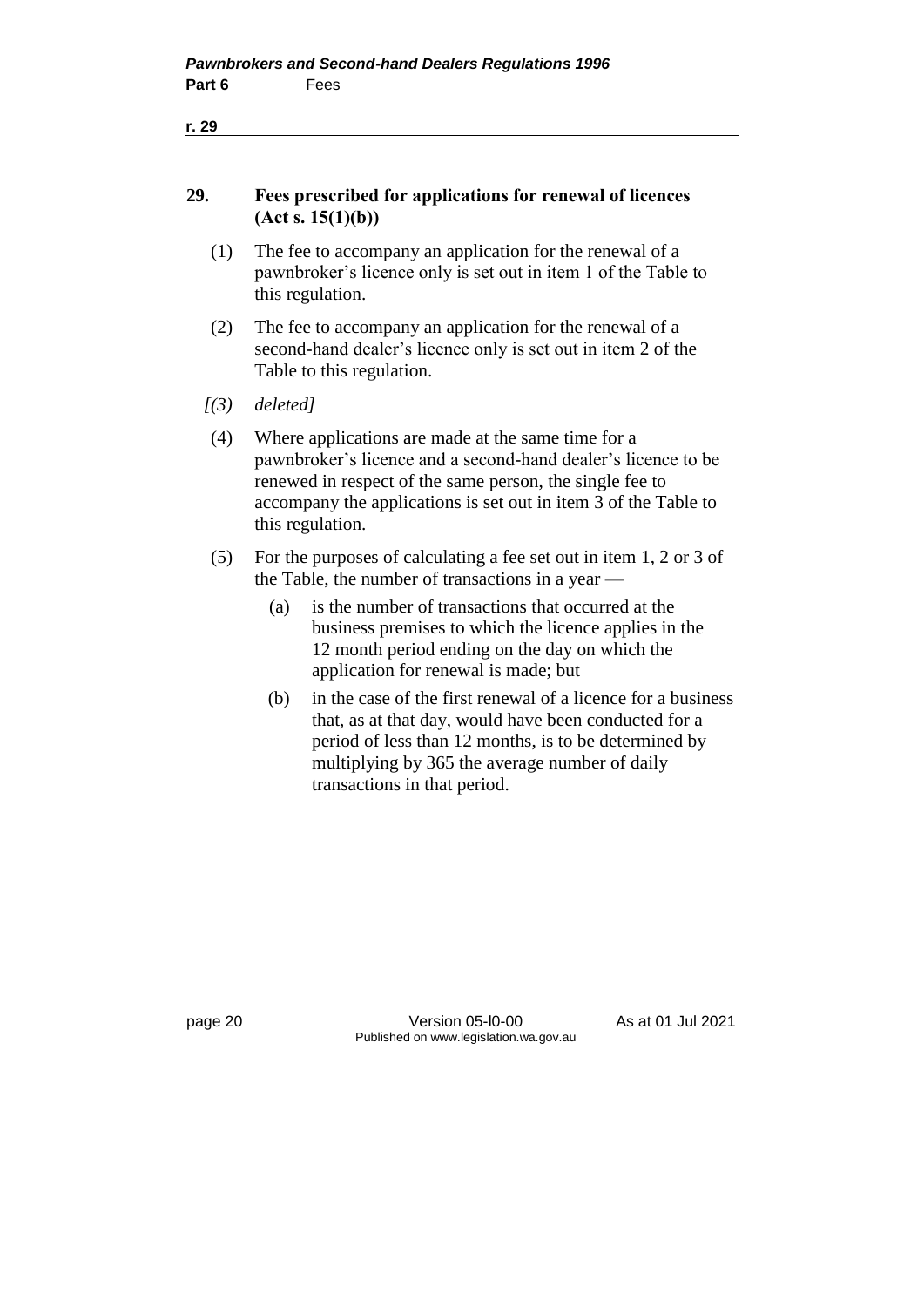| <b>Item</b> | <b>Licence</b>                                 | For period<br>not<br>exceeding<br>1 year<br>\$ | For period<br>not<br>exceeding<br>2 years but<br>longer than<br>1 year<br>\$ | For period<br>not<br>exceeding<br>3 years<br>but longer<br>than<br>2 years<br>\$ |
|-------------|------------------------------------------------|------------------------------------------------|------------------------------------------------------------------------------|----------------------------------------------------------------------------------|
| 1.          | Pawnbroker's<br>licence only                   |                                                |                                                                              |                                                                                  |
| (a)         | 150 or more<br>transactions in<br>a year       | 4 2 5 3                                        | 5 1 6 4                                                                      | 6059                                                                             |
| (b)         | 50-149<br>transactions in<br>a year            | 2 1 2 6                                        | 2582                                                                         | 3 0 29                                                                           |
| (c)         | $0-49$<br>transactions in<br>a year            | 1 0 6 3                                        | 1 2 9 1                                                                      | 1514                                                                             |
| 2.          | <b>Second-hand</b><br>dealer's<br>licence only |                                                |                                                                              |                                                                                  |
| (a)         | 150 or more<br>transactions in<br>a year       | 4 2 5 3                                        | 5 1 6 4                                                                      | 6059                                                                             |
| (b)         | 50-149<br>transactions in<br>a year            | 2 1 2 6                                        | 2582                                                                         | 3 0 29                                                                           |

**Table — Fees for renewal of licences**

As at 01 Jul 2021 Version 05-l0-00 page 21 Published on www.legislation.wa.gov.au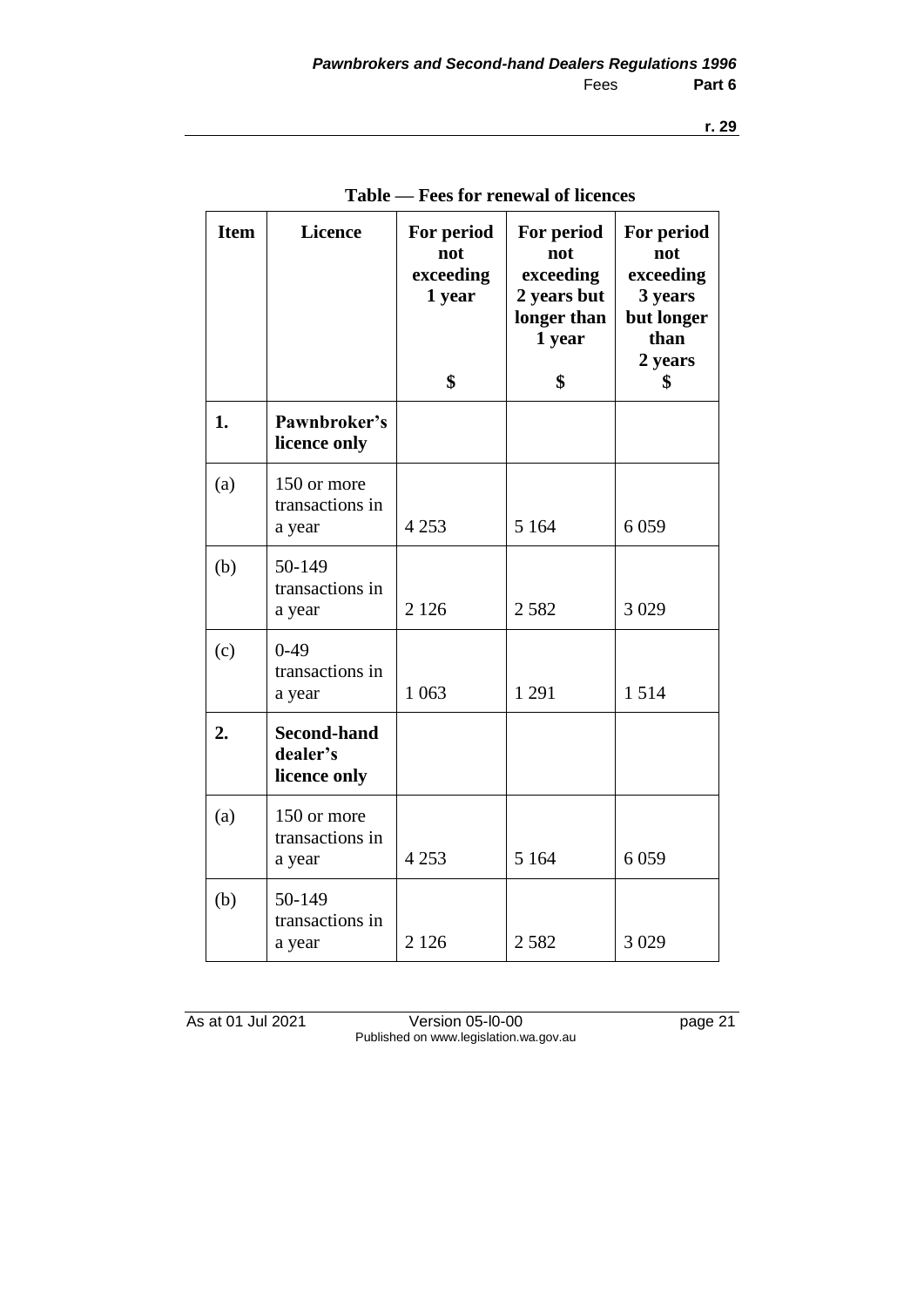| <b>Item</b> | <b>Licence</b>                                                    | For period<br>not<br>exceeding<br>1 year<br>\$ | For period<br>not<br>exceeding<br>2 years but<br>longer than<br>1 year<br>\$ | For period<br>not<br>exceeding<br>3 years<br>but longer<br>than<br>2 years<br>\$ |
|-------------|-------------------------------------------------------------------|------------------------------------------------|------------------------------------------------------------------------------|----------------------------------------------------------------------------------|
| (c)         | $0-49$<br>transactions in<br>a year                               | 1 0 63                                         | 1 2 9 1                                                                      | 1514                                                                             |
| 3.          | Pawnbroker's<br>licence and<br>second-hand<br>dealer's<br>licence |                                                |                                                                              |                                                                                  |
| (a)         | 150 or more<br>transactions in<br>a year                          | 4 2 6 0                                        | 5 1 7 6                                                                      | 6 0 73                                                                           |
| (b)         | 50-149<br>transactions in<br>a year                               | 2 1 3 0                                        | 2588                                                                         | 3 0 3 6                                                                          |
| (c)         | $0-49$<br>transactions in<br>a year                               | 1 0 6 5                                        | 1 2 9 4                                                                      | 1518                                                                             |

*[Regulation 29 amended: Gazette 10 Jun 1997 p. 2669; 12 Jun 1998 p. 3200; 30 Jun 2000 p. 3424; 28 Jun 2002 p. 3102; 20 Jun 2003 p. 2246; 29 Jun 2004 p. 2545; 1 Jul 2005 p. 3006; 27 Jun 2006 p. 2302; 29 Jun 2007 p. 3203-4; 24 Jun 2008 p. 2908-9; 26 May 2009 p. 1809-10; 18 Jun 2010 p. 2694; 10 Jun 2011 p. 2109; 15 Jun 2012 p. 2537-8; 28 Jun 2013 p. 2784-6; 17 Jun 2014 p. 1994-6; 2 Jun 2015 p. 1951-2;* 

page 22 Version 05-l0-00 As at 01 Jul 2021 Published on www.legislation.wa.gov.au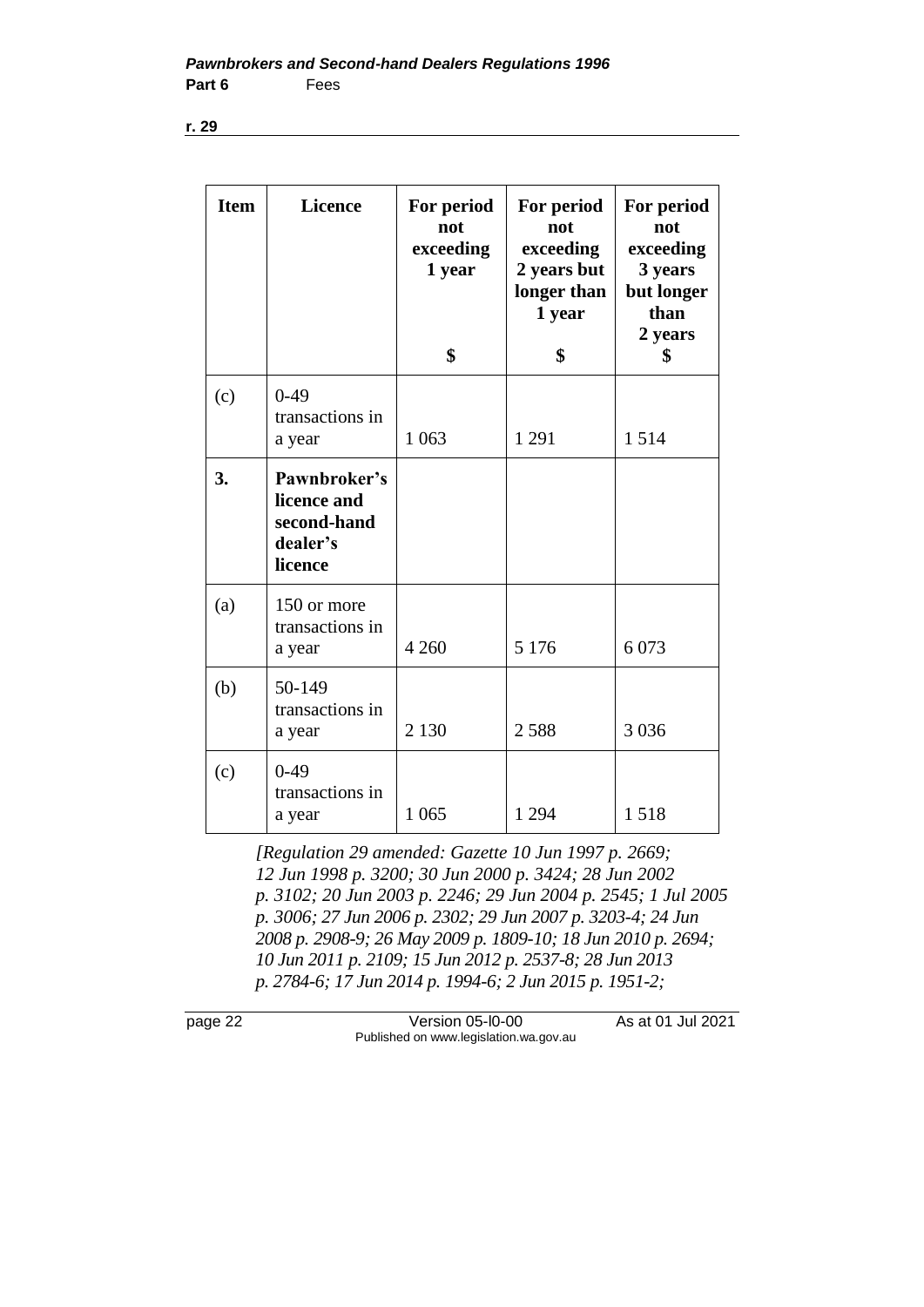*14 Jun 2016 p. 1829-31; 27 Jun 2017 p. 3444-6; 26 Jun 2018 p. 2396-7; 21 Jun 2019 p. 2145-7; SL 2020/82 r. 7; SL 2020/147 r. 9; SL 2021/106 r. 7.]*

#### **30. Refund of fees, when payable**

- (1) If a licensing officer declines to issue or renew a licence then the fee paid under regulation 28 or 29 is to be refunded to the applicant.
- (2) If a licensing officer issues or renews a licence for a period that is less than the period applied for then the applicant is entitled to be refunded the amount that is the difference between the fee paid and the fee applicable to the period for which the licence was issued or renewed.
- (3) If the business to which a licence relates ceases to be conducted for any reason other than because the licence has been revoked or suspended then the licensee is entitled to be refunded the amount that is the difference between the fee paid and the fee that would have been applicable to the licence if it had been issued or renewed for the period ending on the day on which the conduct of the business ceased.

*[Regulation 30 amended: Gazette 12 Jun 1998 p. 3200.]*

#### **31. Fee prescribed for inspecting register (Act s. 28(2))**

The fee for each inspection of the register kept under section 28(1) is \$12.

*[Regulation 31 amended: Gazette 10 Jun 1997 p. 2669; 12 June 1998 p. 3200; 30 Jun 1999 p. 2864; 28 Jun 2002 p. 3102; 1 Jul 2005 p. 3006; 26 May 2009 p. 1810.]*

As at 01 Jul 2021 Version 05-l0-00 bage 23 Published on www.legislation.wa.gov.au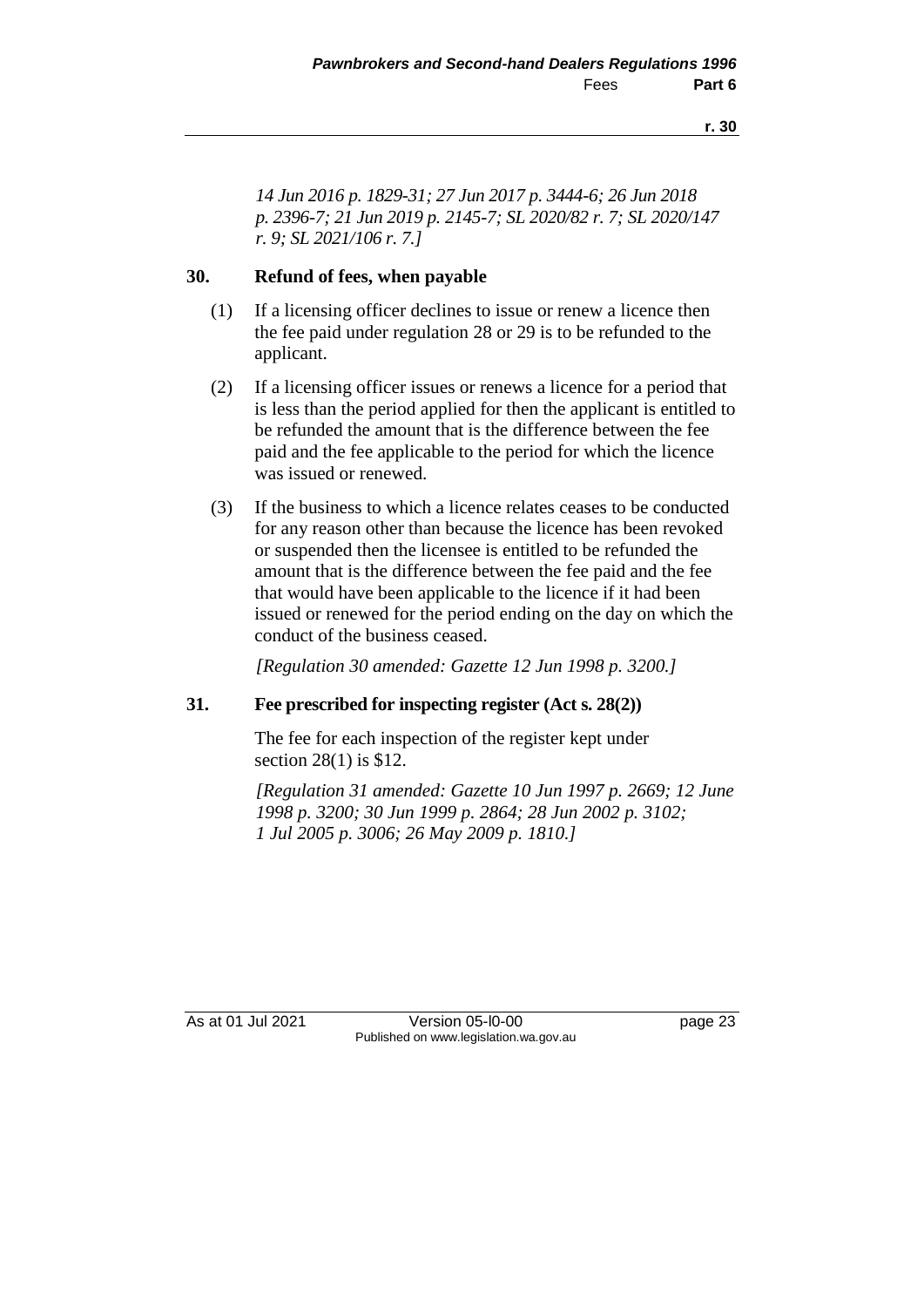### **Part 7 — Prescribed offences and modified penalties**

*[Heading inserted: Gazette 28 Jul 2000 p. 4025.]*

#### **32. Offences and modified penalties prescribed (Act s. 90)**

- (1) The offences created by the sections mentioned in column 2 of the Table to this regulation are prescribed for the purposes of section 90(2).
- (2) The amount mentioned in column 4 of the Table to this regulation that corresponds to an offence mentioned in column 2 is the modified penalty for that offence for the purposes of section 90(4).

| <b>Table</b> |                |                                                                                                                                |                                  |  |
|--------------|----------------|--------------------------------------------------------------------------------------------------------------------------------|----------------------------------|--|
| <b>Item</b>  | <b>Section</b> | <b>Description of offence</b>                                                                                                  | <b>Modified</b><br>penalty<br>\$ |  |
| 1.           | 27(4)          | Failing to comply with licensing<br>officer's directions.                                                                      | 200                              |  |
| 2.           | 36             | Failing to display a sign at                                                                                                   |                                  |  |
| 3.           | 37(3)          | business premises.<br>Refusing or failing to comply with<br>a request from a member of the<br>police force to inspect employee | 100                              |  |
| 4            | 38             | records.<br>Entering into a contract with a<br>person under 18 years of age or a<br>person apparently affected by              | 200                              |  |
| 5.           | 39             | alcohol or any drug.<br>Failing to ascertain a person's<br>name and address and verify his or<br>her identity.                 | 200<br>200                       |  |
| б.           | 41             | Failing to ensure that pawnbroker                                                                                              |                                  |  |
| 7.           | 42             | contract details are recorded.<br>Failing to ensure that written                                                               | 300                              |  |
| 8.           | 43             | statement is signed and given.<br>Failing to ensure that second-hand<br>dealer contract details are<br>recorded.               | 100<br>300                       |  |

page 24 Version 05-l0-00 As at 01 Jul 2021 Published on www.legislation.wa.gov.au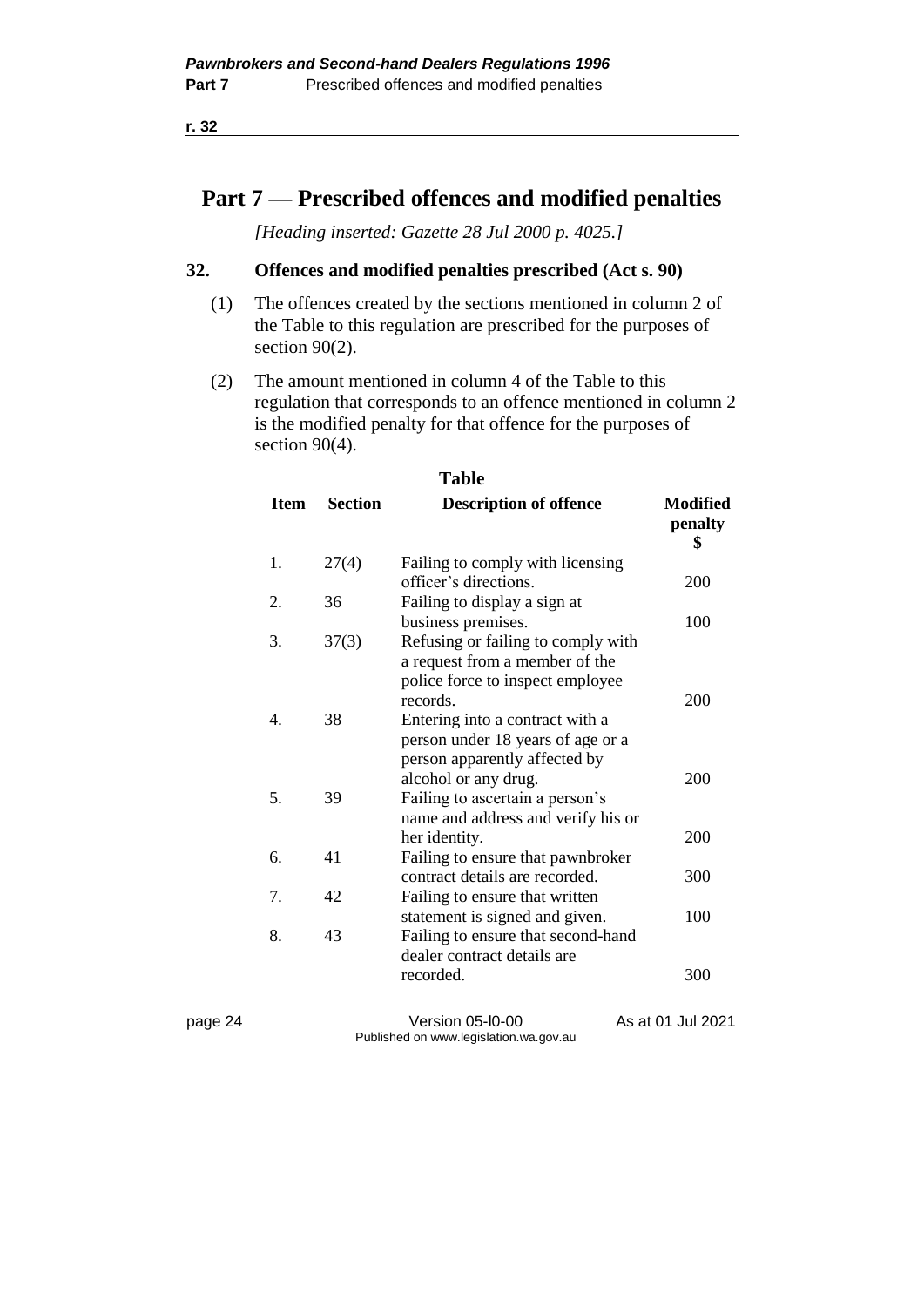| <b>Section</b> | <b>Description of offence</b>                                              | <b>Modified</b><br>penalty<br>\$                                                                                                                                                                                                                                                                                                                                                                                                                                                                                                                                                                                                                                                                                                                                                           |
|----------------|----------------------------------------------------------------------------|--------------------------------------------------------------------------------------------------------------------------------------------------------------------------------------------------------------------------------------------------------------------------------------------------------------------------------------------------------------------------------------------------------------------------------------------------------------------------------------------------------------------------------------------------------------------------------------------------------------------------------------------------------------------------------------------------------------------------------------------------------------------------------------------|
| 44             | Failing to ensure that a receipt and                                       |                                                                                                                                                                                                                                                                                                                                                                                                                                                                                                                                                                                                                                                                                                                                                                                            |
|                | copy are signed and receipt given.                                         | 100                                                                                                                                                                                                                                                                                                                                                                                                                                                                                                                                                                                                                                                                                                                                                                                        |
| 47             | Failing to ensure that pawned or                                           |                                                                                                                                                                                                                                                                                                                                                                                                                                                                                                                                                                                                                                                                                                                                                                                            |
|                |                                                                            |                                                                                                                                                                                                                                                                                                                                                                                                                                                                                                                                                                                                                                                                                                                                                                                            |
|                |                                                                            |                                                                                                                                                                                                                                                                                                                                                                                                                                                                                                                                                                                                                                                                                                                                                                                            |
|                |                                                                            | 200                                                                                                                                                                                                                                                                                                                                                                                                                                                                                                                                                                                                                                                                                                                                                                                        |
|                |                                                                            |                                                                                                                                                                                                                                                                                                                                                                                                                                                                                                                                                                                                                                                                                                                                                                                            |
|                |                                                                            | 200                                                                                                                                                                                                                                                                                                                                                                                                                                                                                                                                                                                                                                                                                                                                                                                        |
|                |                                                                            |                                                                                                                                                                                                                                                                                                                                                                                                                                                                                                                                                                                                                                                                                                                                                                                            |
|                |                                                                            | 200                                                                                                                                                                                                                                                                                                                                                                                                                                                                                                                                                                                                                                                                                                                                                                                        |
|                |                                                                            |                                                                                                                                                                                                                                                                                                                                                                                                                                                                                                                                                                                                                                                                                                                                                                                            |
|                |                                                                            |                                                                                                                                                                                                                                                                                                                                                                                                                                                                                                                                                                                                                                                                                                                                                                                            |
|                |                                                                            | 200                                                                                                                                                                                                                                                                                                                                                                                                                                                                                                                                                                                                                                                                                                                                                                                        |
|                |                                                                            |                                                                                                                                                                                                                                                                                                                                                                                                                                                                                                                                                                                                                                                                                                                                                                                            |
|                |                                                                            | 100                                                                                                                                                                                                                                                                                                                                                                                                                                                                                                                                                                                                                                                                                                                                                                                        |
|                |                                                                            |                                                                                                                                                                                                                                                                                                                                                                                                                                                                                                                                                                                                                                                                                                                                                                                            |
|                |                                                                            | 100                                                                                                                                                                                                                                                                                                                                                                                                                                                                                                                                                                                                                                                                                                                                                                                        |
|                |                                                                            |                                                                                                                                                                                                                                                                                                                                                                                                                                                                                                                                                                                                                                                                                                                                                                                            |
|                |                                                                            | 100                                                                                                                                                                                                                                                                                                                                                                                                                                                                                                                                                                                                                                                                                                                                                                                        |
|                |                                                                            |                                                                                                                                                                                                                                                                                                                                                                                                                                                                                                                                                                                                                                                                                                                                                                                            |
|                |                                                                            |                                                                                                                                                                                                                                                                                                                                                                                                                                                                                                                                                                                                                                                                                                                                                                                            |
|                |                                                                            | 200                                                                                                                                                                                                                                                                                                                                                                                                                                                                                                                                                                                                                                                                                                                                                                                        |
|                |                                                                            |                                                                                                                                                                                                                                                                                                                                                                                                                                                                                                                                                                                                                                                                                                                                                                                            |
|                |                                                                            | 100                                                                                                                                                                                                                                                                                                                                                                                                                                                                                                                                                                                                                                                                                                                                                                                        |
|                |                                                                            |                                                                                                                                                                                                                                                                                                                                                                                                                                                                                                                                                                                                                                                                                                                                                                                            |
|                |                                                                            |                                                                                                                                                                                                                                                                                                                                                                                                                                                                                                                                                                                                                                                                                                                                                                                            |
|                |                                                                            | 200                                                                                                                                                                                                                                                                                                                                                                                                                                                                                                                                                                                                                                                                                                                                                                                        |
|                |                                                                            |                                                                                                                                                                                                                                                                                                                                                                                                                                                                                                                                                                                                                                                                                                                                                                                            |
|                | information to Commissioner.                                               | 300                                                                                                                                                                                                                                                                                                                                                                                                                                                                                                                                                                                                                                                                                                                                                                                        |
|                | 48(1)<br>48(2)<br>51<br>58(1)<br>58(2)<br>59<br>62<br>63(1)<br>74(3)<br>79 | second-hand goods are marked or<br>labelled with distinguishing<br>number of contract.<br>Unlawfully replacing a lost or<br>stolen pawn ticket.<br>Charging a fee for a replacement<br>pawn ticket.<br>Failing to ensure that pawned<br>goods are kept at business or<br>storage premises.<br>Failing to calculate and record<br>charges and any surplus.<br>Failing to allow record to be<br>inspected.<br>Failing to notify other party of any<br>surplus due and entitlement to<br>surplus.<br>Failing to ensure second-hand<br>goods are kept at business or<br>storage premises.<br>Requiring or receiving a fee for<br>application to enter into contract.<br>Refusing or failing to comply with<br>requirement of police to open<br>storage premises.<br>Failing to give prescribed |

*[Regulation 32 inserted: Gazette 28 Jul 2000 p. 4025-6; amended: Gazette 23 February 2001 p. 1170.]*

As at 01 Jul 2021 Version 05-l0-00 page 25 Published on www.legislation.wa.gov.au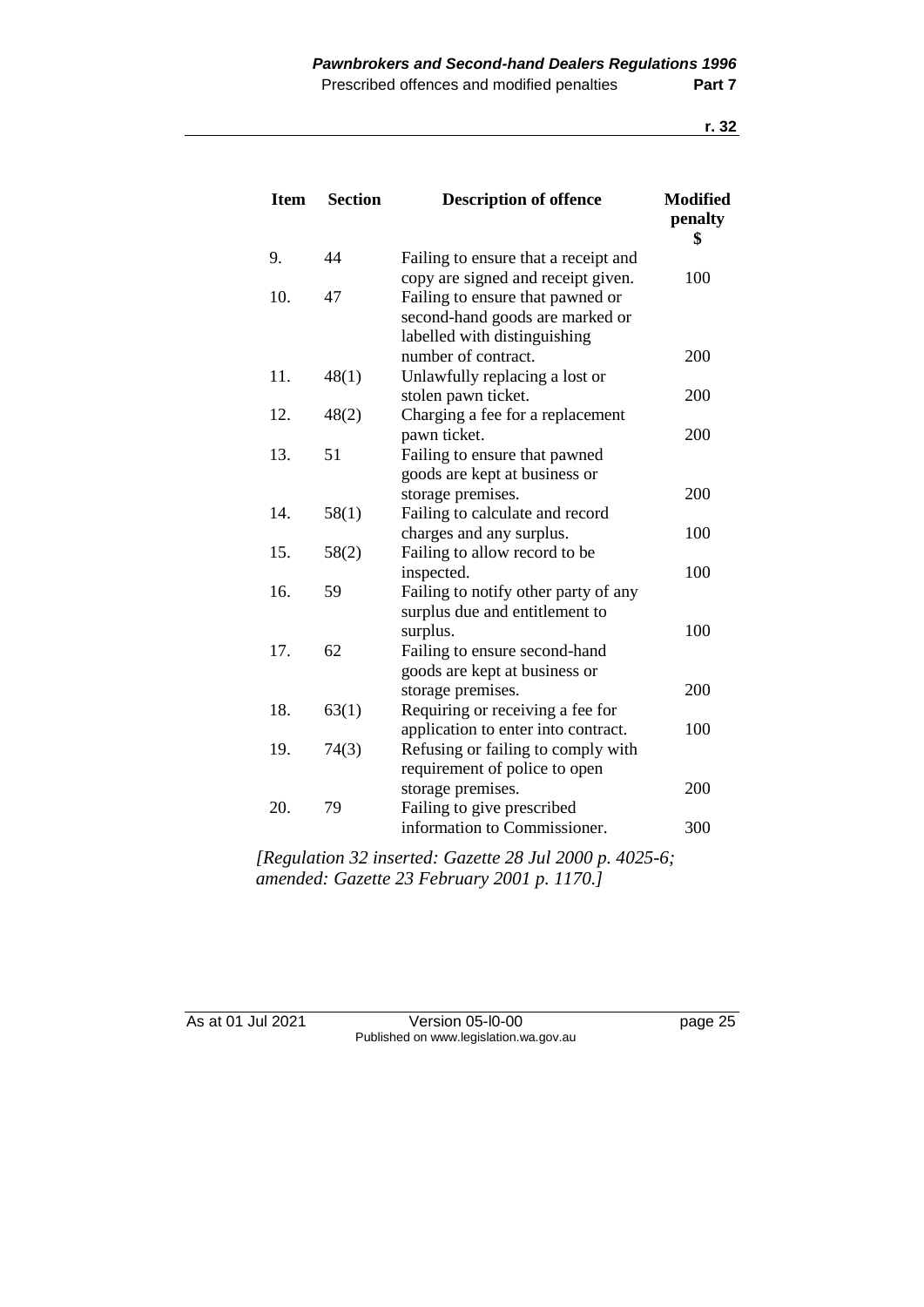# **Part 8 — Transitional provisions**

*[Heading inserted: SL 2020/147 r. 10.]*

#### **33. Transitional provisions relating to** *Pawnbrokers and Second-hand Dealers Amendment Regulations 2020*

 $(1)$  In this regulation —

*commencement day* means the day on which the *Pawnbrokers and Second-hand Dealers Amendment Regulations 2020* regulation 7 comes into operation;

*current licence period*, in relation to a person, means the person's licence period in effect immediately before commencement day;

*relevant day* means the earlier of the following —

- (a) the day after the end of the current licence period;
- (b) 1 February 2021.
- (2) Subregulation (3) applies in relation to a contract if  $-$ 
	- (a) the contract is entered into before commencement day; but
	- (b) the information required to be given to the Commissioner under regulation 15(1) or (2) in relation to the goods that are the subject of the contract is not given before commencement day.
- (3) The information may be given to the Commissioner as if the *Pawnbrokers and Second-hand Dealers Amendment Regulations 2020* regulation 7 had not come into operation.
- (4) Subregulation (5) applies if, immediately before commencement day —
	- (a) a person holds a second-hand dealer's licence only; and
	- (b) an election to give the Commissioner information for the purposes of section 79 by way of transmission by facsimile machine is in effect in relation to the person.

page 26 **Version 05-l0-00** As at 01 Jul 2021 Published on www.legislation.wa.gov.au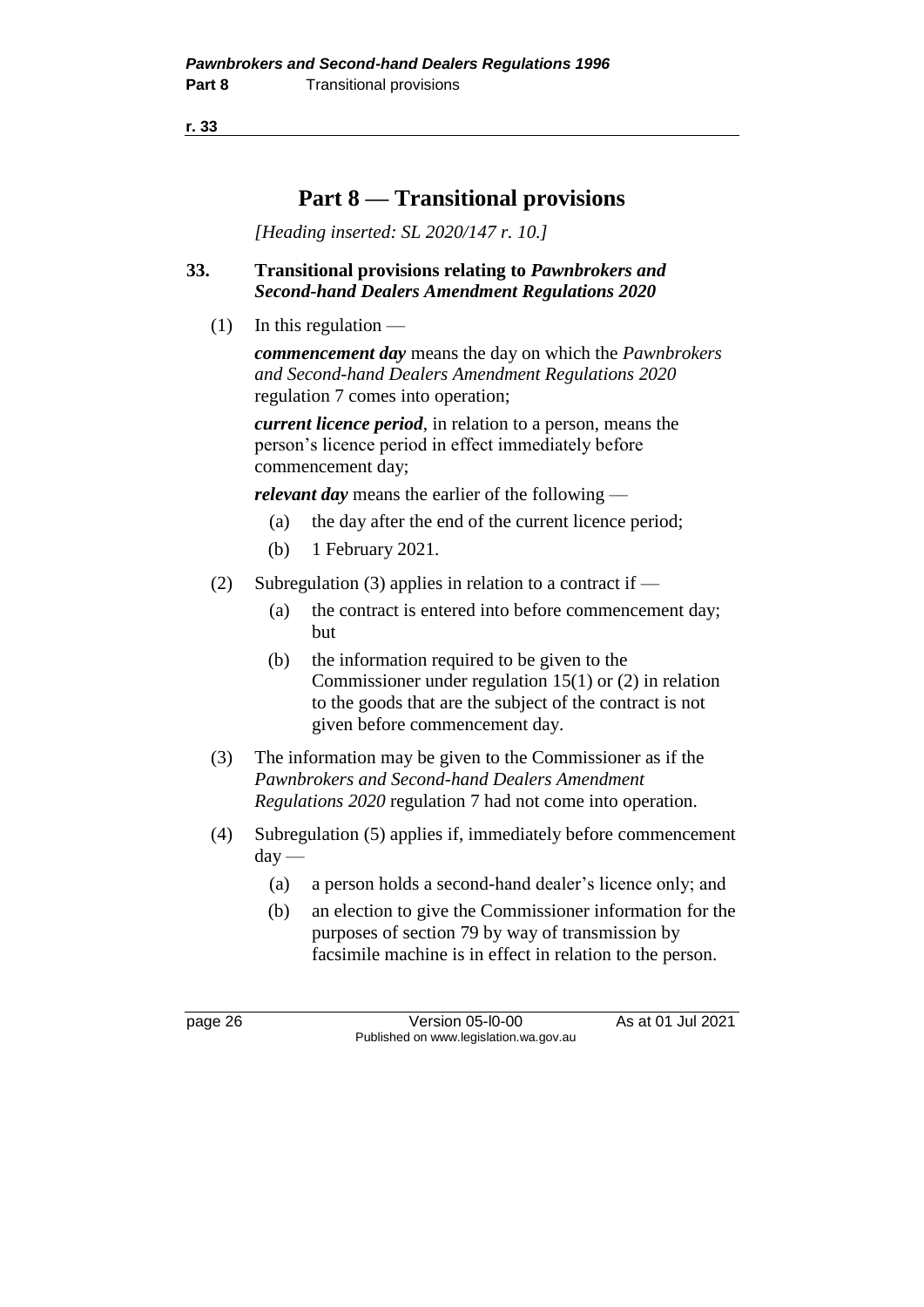- (5) The person may continue to give the Commissioner information for the purposes of section 79 by way of transmission by facsimile machine as if the *Pawnbrokers and Second-hand Dealers Amendment Regulations 2020* regulation 7 had not come into operation.
- (6) Subregulation (5) ceases to apply in relation to the person
	- (a) unless paragraph (b) applies, on the relevant day; or
	- (b) if an action is taken under section 27(3) in relation to the licence or the person before the relevant day — when the action is taken.

*[Regulation 33 inserted: SL 2020/147 r. 10.]*

*[Schedule 1 deleted: Gazette 30 Dec 2004 p. 6975.]*

As at 01 Jul 2021 Version 05-l0-00 page 27 Published on www.legislation.wa.gov.au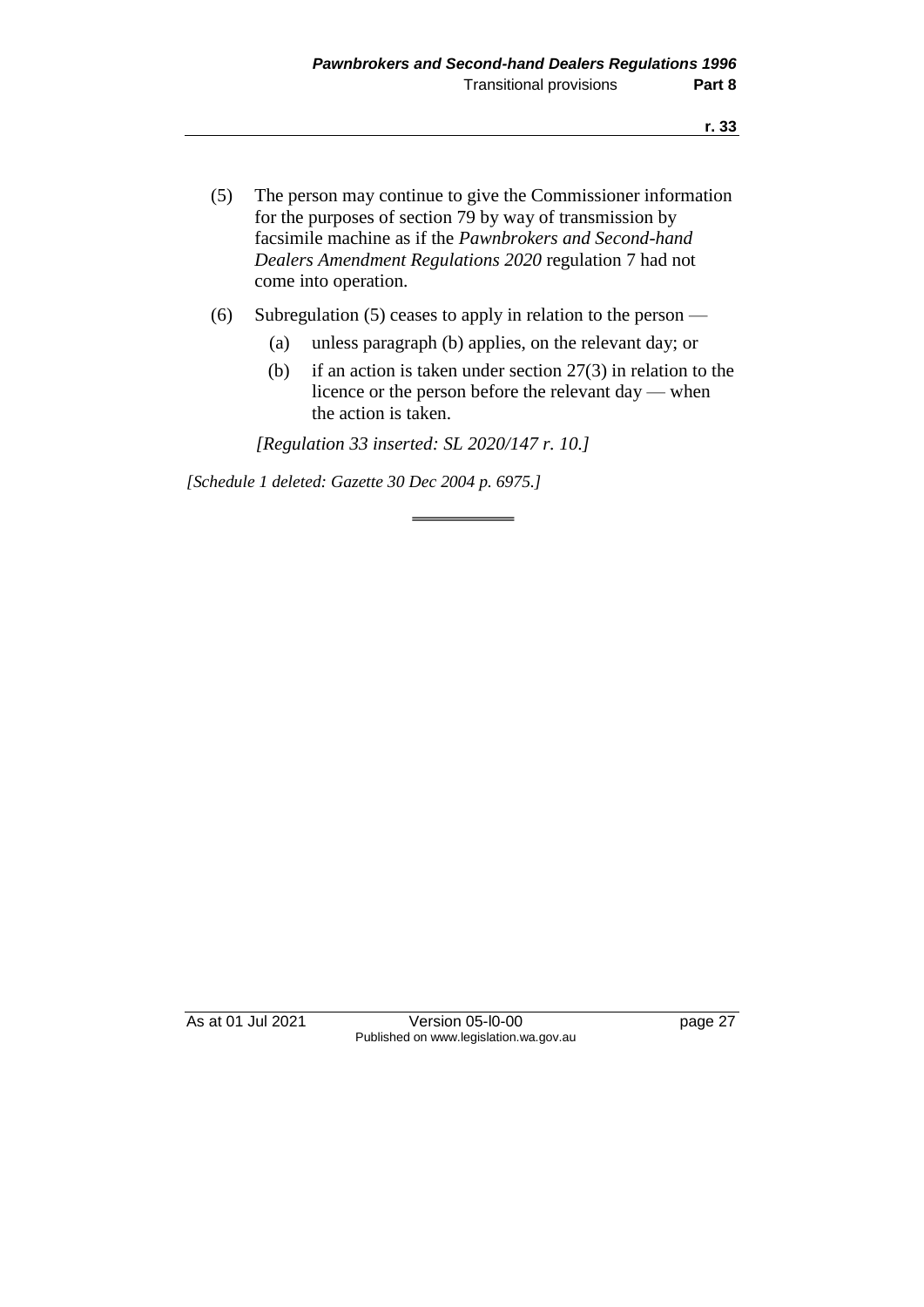# **Notes**

This is a compilation of the *Pawnbrokers and Second-hand Dealers Regulations 1996* and includes amendments made by other written laws. For provisions that have come into operation, and for information about any reprints, see the compilation table.

**Compilation table**

| <b>Citation</b>                                                                                                            | <b>Published</b>          | Commencement          |
|----------------------------------------------------------------------------------------------------------------------------|---------------------------|-----------------------|
| Pawnbrokers and Second-hand<br><b>Dealers Regulations 1996</b>                                                             | 29 Mar 1996<br>p. 1557-76 | 1 Apr 1996 (see r. 2) |
| Pawnbrokers and Second-hand<br>Dealers Amendment<br>Regulations 1996                                                       | 24 Jan 1997<br>p. 565     | 24 Jan 1997           |
| Pawnbrokers and Second-hand<br><b>Dealers Amendment</b><br>Regulations 1997                                                | 10 Jun 1997<br>p. 2668-9  | 1 Jul 1997 (see r. 2) |
| Pawnbrokers and Second-hand<br>Dealers Amendment<br>Regulations 1998                                                       | 12 Jun 1998<br>p. 3200    | 1 Jul 1998 (see r. 2) |
| Pawnbrokers and Second-hand<br>Dealers Amendment<br>Regulations 1999                                                       | 30 Jun 1999<br>p. 2863-4  | 1 Jul 1999 (see r. 2) |
| Pawnbrokers and Second-hand<br><b>Dealers Amendment Regulations</b><br>(No. 2) 2000                                        | 30 Jun 2000<br>p. 3423-4  | 1 Jul 2000 (see r. 2) |
| Pawnbrokers and Second-hand<br>Dealers Amendment<br>Regulations 2000                                                       | 28 Jul 2000<br>p. 4018-26 | 28 Jul 2000           |
| Pawnbrokers and Second-hand<br><b>Dealers Amendment</b><br>Regulations 2001                                                | 23 Feb 2001<br>p. 1170    | 23 Feb 2001           |
| Reprint of the Pawnbrokers and Second-hand Dealers Regulations 1996 as at<br>2 Mar 2001 (includes amendments listed above) |                           |                       |
| Pawnbrokers and Second-hand<br><b>Dealers Amendment</b><br>Regulations 2002                                                | 28 Jun 2002<br>p. 3101-2  | 1 Jul 2002 (see r. 2) |
| Pawnbrokers and Second-hand<br><b>Dealers Amendment Regulations</b>                                                        | 3 Dec 2002<br>p. 5713     | 3 Dec 2002            |

*(No. 2) 2002*

page 28 Version 05-l0-00 As at 01 Jul 2021 Published on www.legislation.wa.gov.au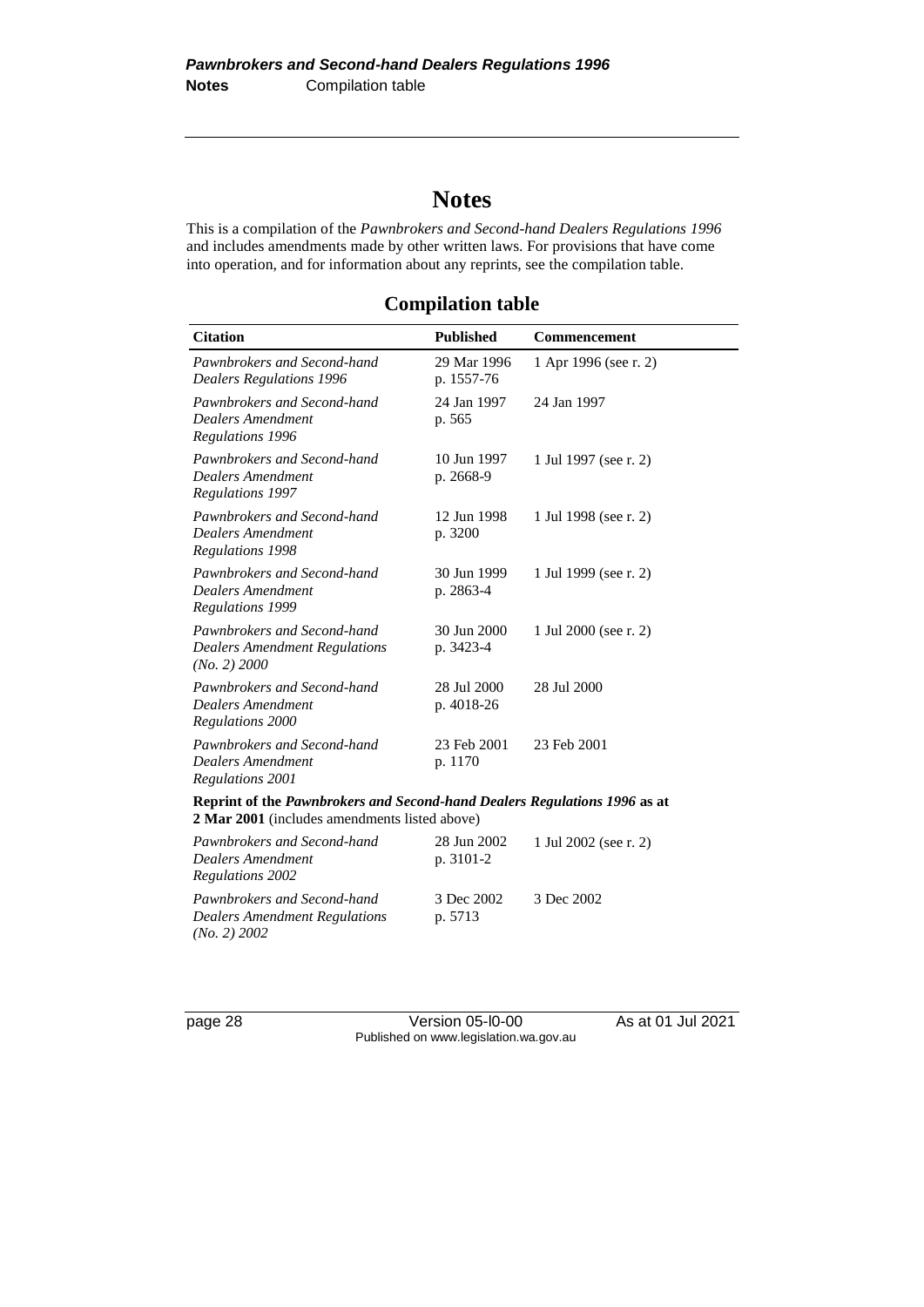| <b>Citation</b>                                                                                                             | <b>Published</b>          | Commencement                                                                                                      |
|-----------------------------------------------------------------------------------------------------------------------------|---------------------------|-------------------------------------------------------------------------------------------------------------------|
| Pawnbrokers and Second-hand<br>Dealers Amendment<br>Regulations 2003                                                        | 20 Jun 2003<br>p. 2245-6  | 1 Jul 2003 (see r. 2)                                                                                             |
| Pawnbrokers and Second-hand<br><b>Dealers Amendment Regulations</b><br>$(No. 2)$ 2004                                       | 29 Jun 2004<br>p. 2544-5  | 1 Jul 2004 (see r. 2)                                                                                             |
| Pawnbrokers and Second-hand<br>Dealers Amendment<br><b>Regulations 2004</b>                                                 | 30 Dec 2004<br>p. 6975    | 1 Jan 2005 (see r. 2 and Gazette<br>31 Dec 2004 p. 7130)                                                          |
| Pawnbrokers and Second-hand<br>Dealers Amendment<br>Regulations 2005                                                        | 1 Jul 2005<br>p. 3005-6   | 1 Sep 2005 (see r. 2)                                                                                             |
| Reprint 2: The Pawnbrokers and Second-hand Dealers Regulations 1996 as at<br>13 Jan 2006 (includes amendments listed above) |                           |                                                                                                                   |
| Pawnbrokers and Second-hand<br>Dealers Amendment<br>Regulations 2006                                                        | 27 Jun 2006<br>p. 2301-2  | 1 Jul 2006 (see r. 2)                                                                                             |
| Pawnbrokers and Second-hand<br>Dealers Amendment<br>Regulations 2007                                                        | 30 Apr 2007<br>p. 1835-9  | 1 May 2007 (see r. 2 and Gazette<br>30 Apr 2007 p. 1833)                                                          |
| Pawnbrokers and Second-hand<br><b>Dealers Amendment Regulations</b><br>(No. 2) 2007                                         | 29 Jun 2007<br>p. 3202-4  | r. 1 and 2: 29 Jun 2007<br>(see r. $2(a)$ );<br>Regulations other than r. 1 and 2:<br>1 Jul 2007 (see r. 2(b))    |
| Pawnbrokers and Second-hand<br>Dealers Amendment<br><b>Regulations 2008</b>                                                 | 16 May 2008<br>p. 1912-13 | r. 1 and 2: 16 May 2008<br>(see r. $2(a)$ );<br>Regulations other than r. 1 and 2:<br>17 May 2008 (see r. 2(b))   |
| Pawnbrokers and Second-hand<br><b>Dealers Amendment Regulations</b><br>$(No. 2)$ 2008                                       | 24 Jun 2008<br>p. 2907-9  | r. 1 and 2: 24 Jun 2008<br>(see r. $2(a)$ );<br>Regulations other than r. 1 and 2:<br>1 Jul 2008 (see r. $2(b)$ ) |
| Reprint 3: The Pawnbrokers and Second-hand Dealers Regulations 1996 as at<br>10 Oct 2008 (includes amendments listed above) |                           |                                                                                                                   |
| <b>Statutes (Repeals and Miscellaneous Amendments)</b><br>Act 2009 s. 29 assented to 21 May 2009                            |                           | 22 May 2009 (see s. 2(b))                                                                                         |
| Pawnbrokers and Second-hand<br>Dealers Amendment<br>Regulations 2009                                                        | 26 May 2009<br>p. 1808-10 | r. 1 and 2:26 May 2009<br>(see r. $2(a)$ );<br>Regulations other than r. 1 and 2:<br>1 Jul 2009 (see r. 2(b))     |

As at 01 Jul 2021 Version 05-l0-00 page 29 Published on www.legislation.wa.gov.au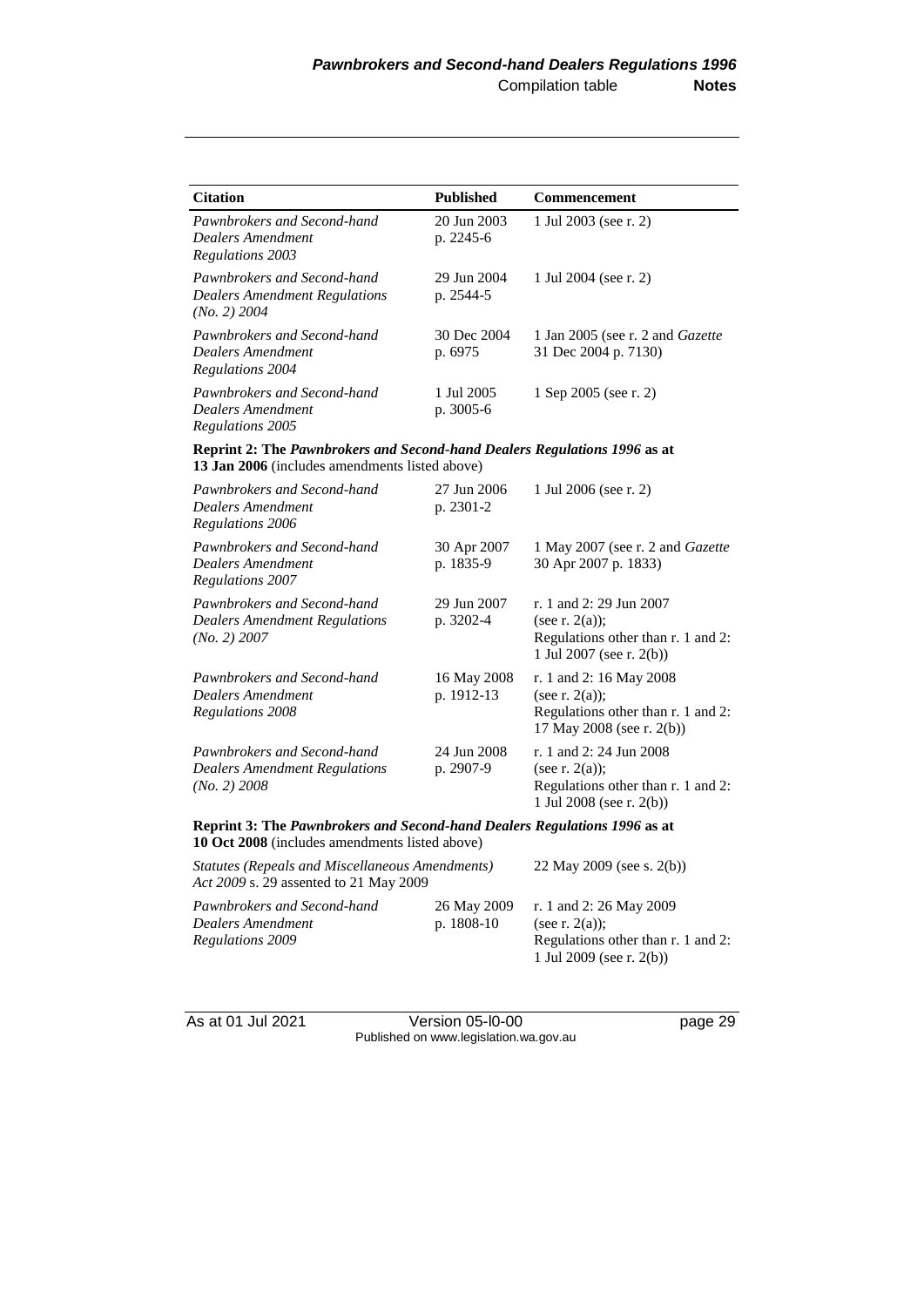| <b>Citation</b>             | <b>Published</b> | <b>Commencement</b>                                               |
|-----------------------------|------------------|-------------------------------------------------------------------|
| Pawnbrokers and Second-hand | 18 Jun 2010      | r. 1 and 2: 18 Jun 2010                                           |
| Dealers Amendment           | p. 2693-4        | (see r. $2(a)$ );                                                 |
| Regulations 2010            |                  | Regulations other than r. 1 and 2:<br>1 Jul 2010 (see r. $2(b)$ ) |
| Pawnbrokers and Second-hand | $10$ Jun $2011$  | r. 1 and 2: 10 Jun 2011                                           |
| Dealers Amendment           | $p. 2108-10$     | (see r. $2(a)$ );                                                 |
| Regulations 2011            |                  | Regulations other than r. 1 and 2:<br>1 Jul 2011 (see r. 2(b))    |
| Pawnbrokers and Second-hand | 15 Jun 2012      | r. 1 and 2: 15 Jun 2012                                           |
| Dealers Amendment           | p. 2536-8        | (see r. $2(a)$ );                                                 |
| Regulations 2012            |                  | Regulations other than r. 1 and 2:<br>1 Jul 2012 (see r. 2(b))    |

#### **Reprint 4: The** *Pawnbrokers and Second-hand Dealers Regulations 1996* **as at 19 Oct 2012** (includes amendments listed above)

| Pawnbrokers and Second-hand<br>Dealers Amendment<br>Regulations 2013                                                        | 28 Jun 2013<br>p. 2782-6   | r. 1 and 2: 28 Jun 2013<br>(see r. $2(a)$ );<br>Regulations other than r. 1 and 2:<br>29 Jun 2013 (see r. 2(b))                             |
|-----------------------------------------------------------------------------------------------------------------------------|----------------------------|---------------------------------------------------------------------------------------------------------------------------------------------|
| Pawnbrokers and Second-hand<br>Dealers Amendment<br>Regulations 2014                                                        | 17 Jun 2014<br>p. 1992-6   | r. 1 and 2: 17 Jun 2014<br>(see r. $2(a)$ );<br>Regulations other than r. 1 and 2:<br>1 Jul 2014 (see r. 2(b))                              |
| Pawnbrokers and Second-hand<br><b>Dealers Amendment Regulations</b><br>(No. 2) 2014                                         | 5 Aug 2014<br>p. 2832-3    | r. 1 and 2: 5 Aug 2014<br>(see r. $2(a)$ );<br>Regulations other than r. 1 and 2:<br>6 Aug 2014 (see r. 2(b))                               |
| Pawnbrokers and Second-hand<br><b>Dealers Amendment Regulations</b><br>(No. 3) 2014                                         | 8 Jan 2015<br>p. 151-2     | r. 1 and 2: 8 Jan 2015 (see r. 2(a));<br>Regulations other than r. 1 and 2:<br>27 Apr 2015 (see r. 2(b) and<br>Gazette 17 Apr 2015 p. 1371) |
| Pawnbrokers and Second-hand<br><b>Dealers Amendment</b><br>Regulations 2015                                                 | 2 Jun 2015<br>p. 1948-52   | r. 1 and 2: 2 Jun 2015 (see r. 2(a));<br>Regulations other than r. 1 and 2:<br>1 Jul 2015 (see r. 2(b))                                     |
| <b>Police Regulations Amendment (Fees</b><br>and Charges) Regulations 2016 Pt. 3                                            | 14 Jun 2016<br>p. 1826-33  | 1 Jul 2016 (see r. 2(b))                                                                                                                    |
| Reprint 5: The Pawnbrokers and Second-hand Dealers Regulations 1996 as at<br>18 Nov 2016 (includes amendments listed above) |                            |                                                                                                                                             |
| <b>Police Regulations Amendment (Fees</b><br>and Charges) Regulations 2017 Pt. 3                                            | 27 Jun 2017<br>p. 3440-8   | 1 Jul 2017 (see r. 2(b))                                                                                                                    |
| <b>Police Regulations Amendment (Fees</b><br>and Charges) Regulations 2018 Pt. 3                                            | 26 Jun 2018<br>p. 2392-400 | 1 Jul 2018 (see r. 2(b))                                                                                                                    |

page 30 Version 05-l0-00 As at 01 Jul 2021 Published on www.legislation.wa.gov.au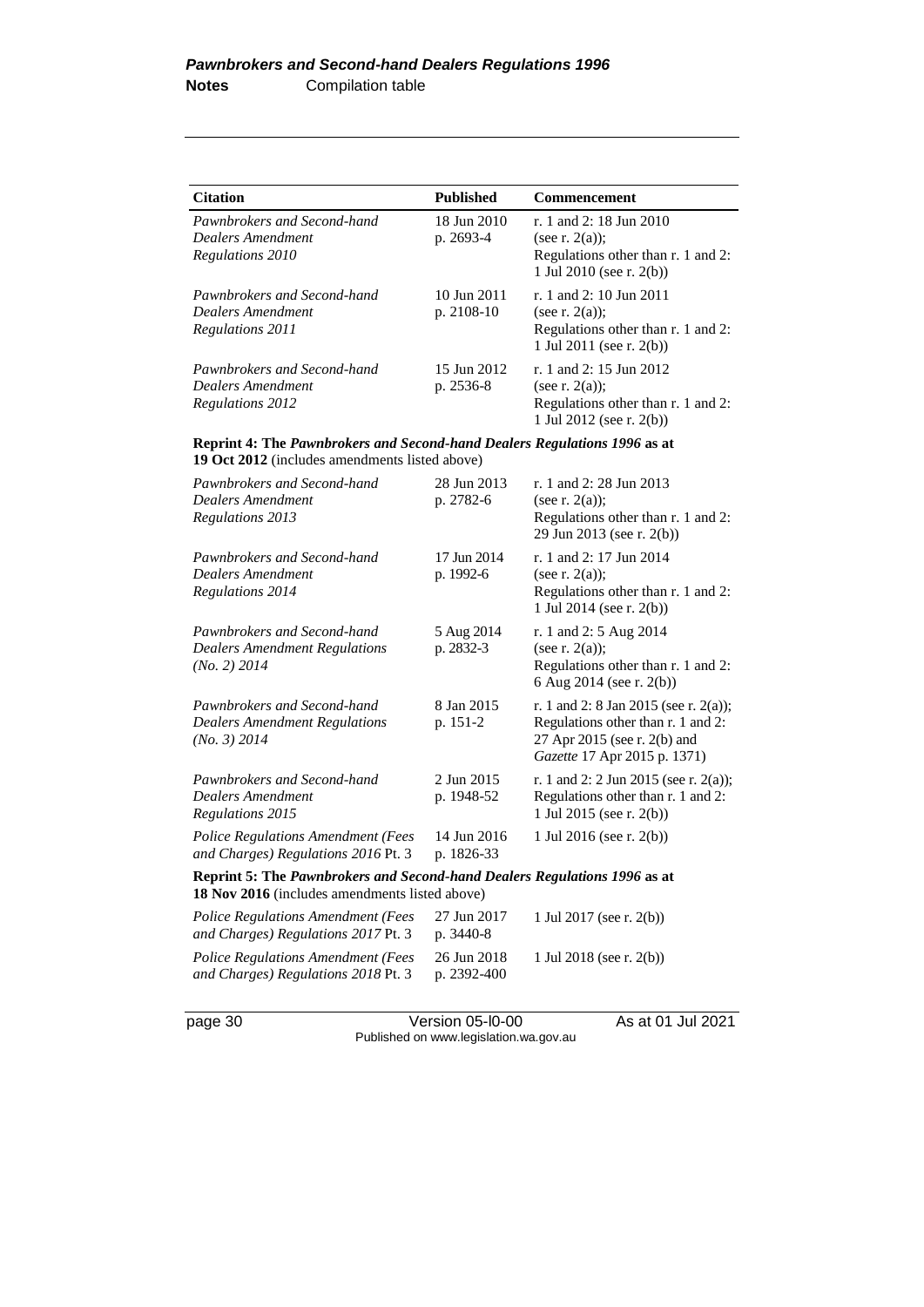| <b>Citation</b>                                                                  | <b>Published</b>           | <b>Commencement</b>                                                                                                             |
|----------------------------------------------------------------------------------|----------------------------|---------------------------------------------------------------------------------------------------------------------------------|
| <b>Police Regulations Amendment (Fees</b><br>and Charges) Regulations 2019 Pt. 3 | 21 Jun 2019<br>p. 2141-50  | 1 Jul 2019 (see r. $2(b)$ )                                                                                                     |
| <b>Police Regulations Amendment (Fees</b><br>and Charges) Regulations 2020 Pt. 3 | SL 2020/82<br>19 Jun 2020  | 1 Jul 2020 (see r. $2(b)$ )                                                                                                     |
| Pawnbrokers and Second-hand<br>Dealers Amendment<br>Regulations 2020             | SL 2020/147<br>1 Sep 2020  | r. 1 and 2: 1 Sep 2020<br>(see r. $2(a)$ );<br>r. 3 and 4: 2 Sep 2020<br>(see r. $2(c)$ );<br>r. 5-10: 1 Dec 2020 (see r. 2(b)) |
| <b>Police Regulations Amendment</b><br>(Procurement) Regulations 2020<br>Pt. 3   | SL 2020/248<br>18 Dec 2020 | 1 Jun 2021 (see r. 2(b) and<br>SL 2020/244 cl. 2(b))                                                                            |
| <b>Police Regulations Amendment (Fees</b><br>and Charges) Regulations 2021 Pt. 3 | SL 2021/106<br>29 Jun 2021 | 1 Jul 2021 (see r. $2(b)$ )                                                                                                     |

### **Other notes**

<sup>1</sup> Formerly referred to the *Liquor Licensing Regulations* 1989 the citation of which was changed to the *Liquor Control Regulations 1989* by the *Liquor Licensing Amendment Regulations 2007* r. 4. The reference was changed under the *Reprints Act 1984* s. 7(3)(gb).

As at 01 Jul 2021 Version 05-l0-00 page 31 Published on www.legislation.wa.gov.au